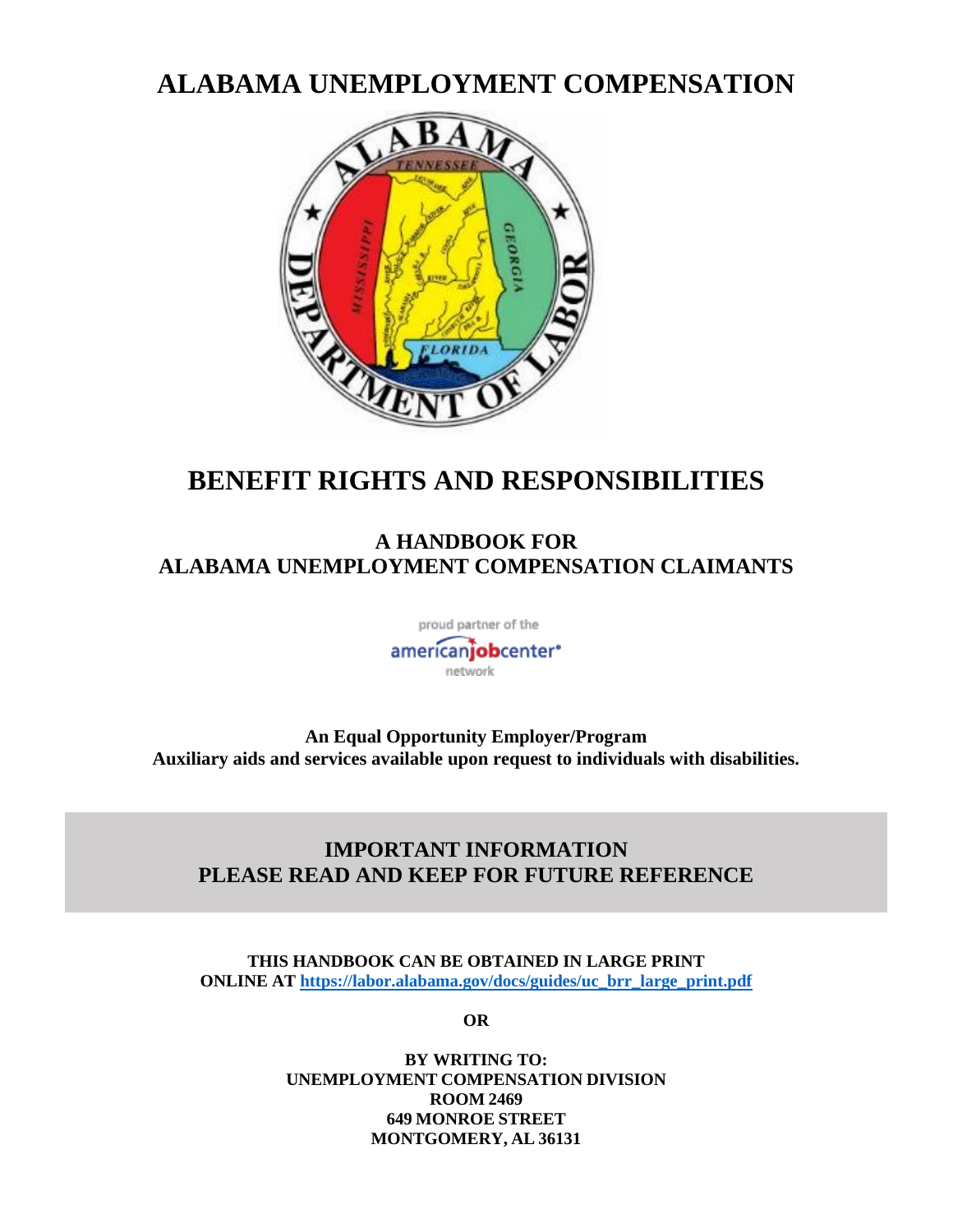## **INTRODUCTION**

This handbook has been prepared to explain the Unemployment Compensation program and answer many questions you may have. It does not take the place of the Alabama Unemployment Compensation Law.

Your responsibility for meeting the Alabama unemployment compensation benefit requirements begins when your claim is filed. **Please read and familiarize yourself with the contents of this handbook and ask questions about anything that you do not understand. This handbook contains valuable information, which will assist you in every phase of filing for and receiving unemployment benefits.**

The Alabama Department of Labor Unemployment Compensation Division does not discriminate on the basis of a disability in the provision of services or employment. If you need this material interpreted, in a different form, or if you need assistance in using our service, please contact us.

## **TABLE OF CONTENTS**

| • What is Unemployment Compensation?                                 |
|----------------------------------------------------------------------|
| • The Unemployment Compensation Trust Fund                           |
| • Your Social Security Number                                        |
| • Income Tax Withholding                                             |
| • Benefit Payment Options                                            |
| • AL Vantage Customer Service                                        |
| FILING A CLAIM FOR UNEMPLOYMENT COMPENSATION 2-3                     |
| • Filing a Claim Application                                         |
| • Preparing to File your Claim                                       |
| • How to File by Internet or Phone                                   |
| • Processing Time for your Claim                                     |
| • Change of Address                                                  |
| • What to Do If You Return to Work and Become Unemployed Again       |
| • Disclosure of Information                                          |
|                                                                      |
| • Monetary and Separation Determinations                             |
| • Computing Monetary Eligibility                                     |
| • Work Performed Outside the State of Alabama During the Base Period |
|                                                                      |
| • What is an Eligibility Issue?                                      |
| • Separation Eligibility Issues                                      |
| • Non-Separation Eligibility Issues                                  |
| · Alabama Career Center System Registration                          |
| • Work Search Requirements                                           |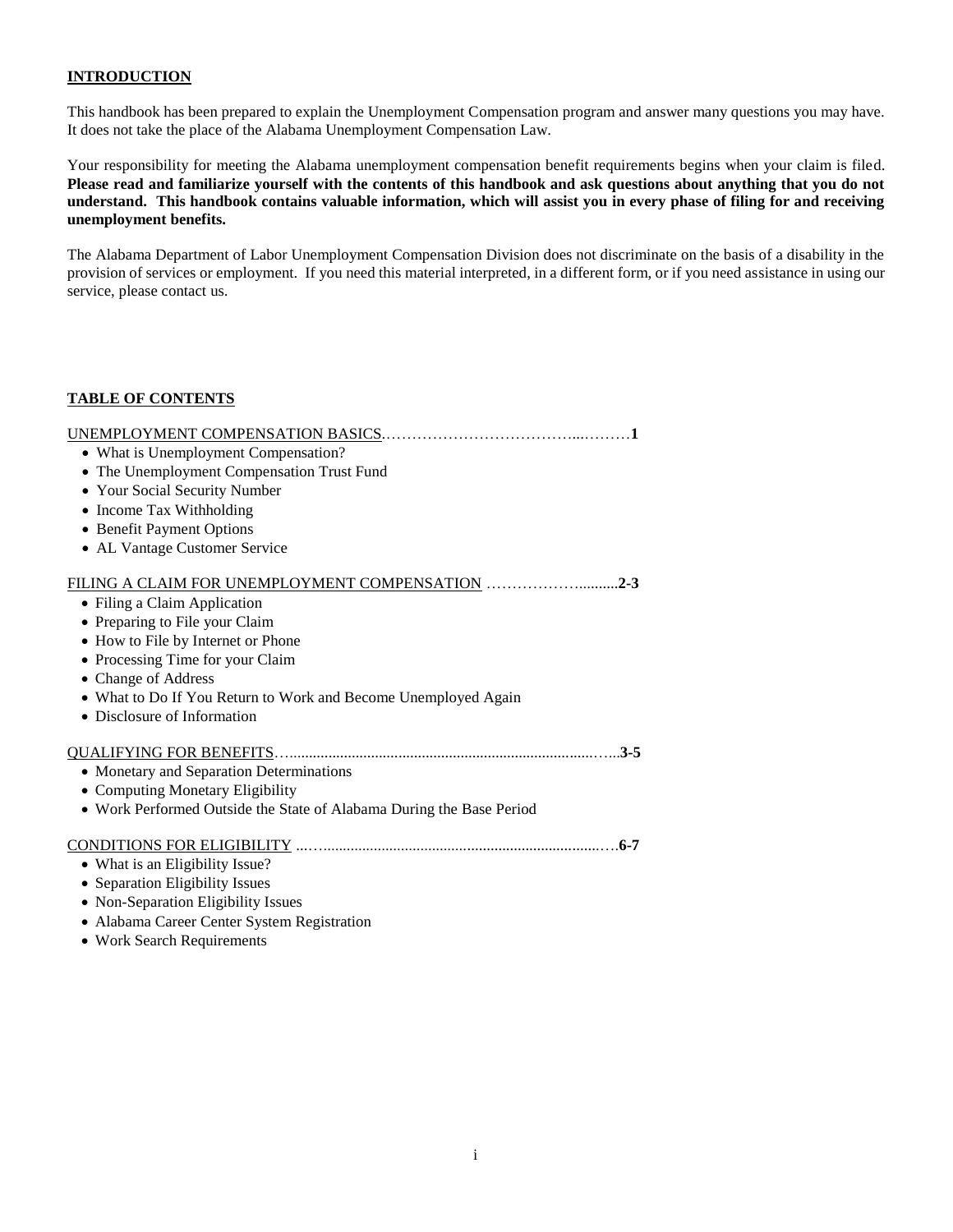## **TABLE OF CONTENTS (continued)**

| • Military Employment                                           |
|-----------------------------------------------------------------|
| • Federal Employment                                            |
| • Educational Employment                                        |
| • Trade Act Program                                             |
| • Reemployment Trade Adjustment Assistance                      |
| • Health Coverage Tax Credit (HCTC)                             |
| • Disaster Unemployment Assistance                              |
| • Extended Benefits                                             |
| • Employer Filed Claims                                         |
|                                                                 |
| • Filing Your Weekly Claim Certification                        |
| • How to File Your Weekly Certification                         |
| • Reporting Earnings                                            |
| • What to Do if You Move or Go Out of Town                      |
|                                                                 |
| • Fraud Definition                                              |
| • Fraud Detection Programs                                      |
| • Penalties for Fraud                                           |
| • Overpayment of Benefits                                       |
| • Waiver of Repayment of Overpayment                            |
|                                                                 |
| • Notice of Hearing                                             |
| • Hearing Procedure                                             |
| • Evidence and Affidavits                                       |
| • Attendance of Witnesses and Subpoenas                         |
| • The Appeals Decision                                          |
| • The Board of Appeals                                          |
| • Circuit Court                                                 |
|                                                                 |
|                                                                 |
| • What to Do If You Believe You Have Experienced Discrimination |
| WEEKLY CERTIFICATION LOCAL NUMBERS AND LOCATIONS 16             |
|                                                                 |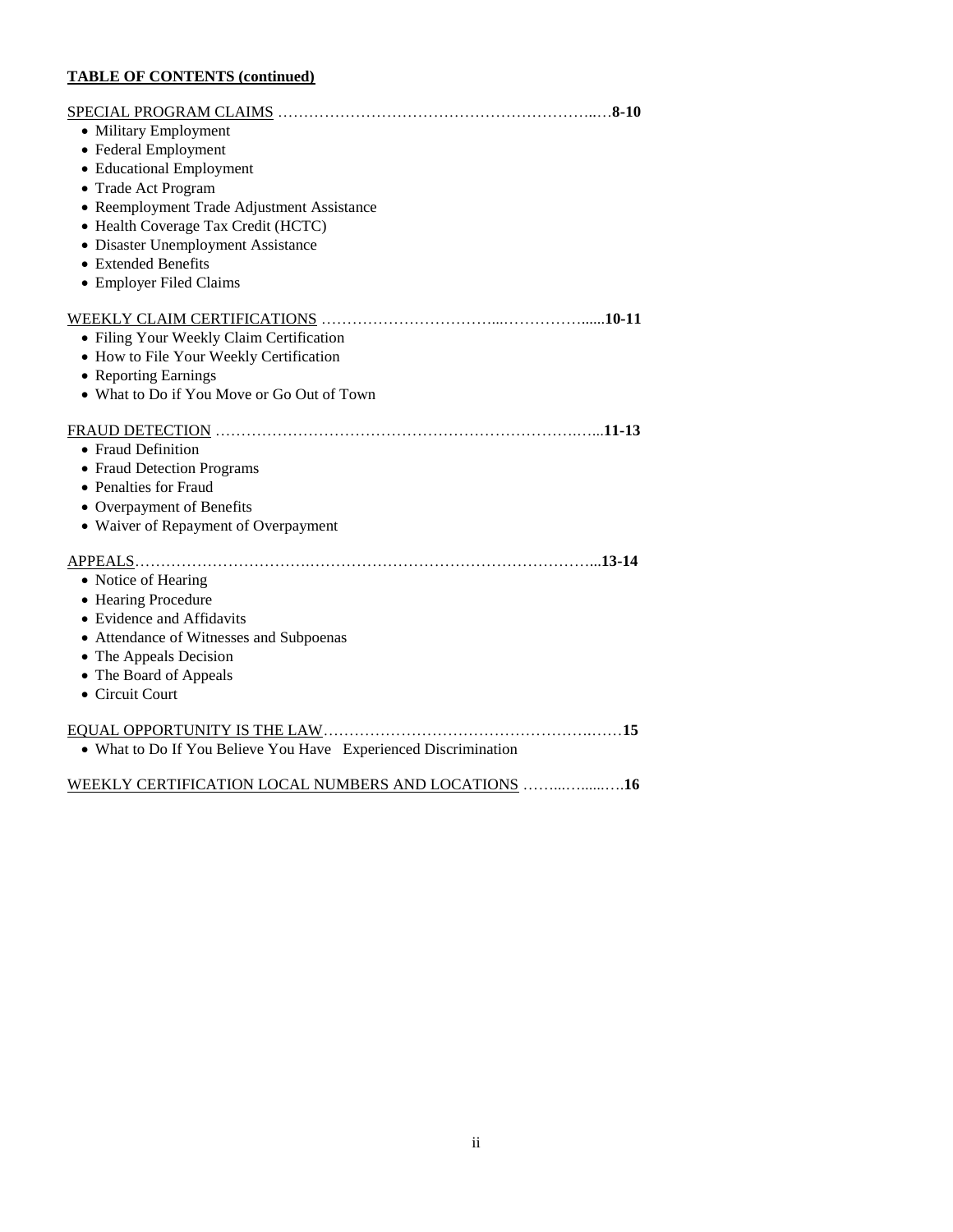## **PART ONE: UNEMPLOYMENT COMPENSATION BASICS**

#### **WHAT IS UNEMPLOYMENT COMPENSATION?**

The Unemployment Compensation Division pays unemployment benefits to workers who are either unemployed or working reduced hours, through no fault of their own. Not everyone who applies for unemployment benefits will qualify. Certain conditions must be met in order to meet initial eligibility requirements and to remain eligible to receive benefits.

#### **THE UNEMPLOYMENT COMPENSATION TRUST FUND**

The unemployment compensation program is financed by employer taxes. Most employers pay federal and state unemployment taxes. **Employees do not pay any unemployment compensation taxes on wages earned.** 

Unemployment tax is paid by employers on the first \$8,000.00 of their workers' gross earnings during a tax year. These are called insured wages. Quarterly state tax payments are deposited into the Unemployment Compensation Trust Fund and used solely for the payment of unemployment compensation benefits to eligible claimants.

Not all employers are required to pay the unemployment compensation tax. Some employers elect to reimburse the Unemployment Compensation Trust Fund the amount of benefits paid to their workers on a dollar-for-dollar basis.

## **YOUR SOCIAL SECURITY NUMBER**

The Unemployment Compensation Division can only process your claim if you provide your social security number. We use your social security number to verify your identity, locate your employer(s) and your wages, determine other income, determine eligibility, keep records of your benefit payments, and gather statistics.

The authority to require your social security number is found under the Internal Revenue Code of 1954, and the Code of Alabama, 1975.

#### **INCOME TAX WITHHOLDING**

Unemployment compensation benefits are taxable income. Each year all of your unemployment benefit payments are reported to the Internal Revenue Service and to the Alabama Department of Revenue.

You can request to have federal income taxes withheld from your unemployment benefit payments. If you elect to have federal tax withheld, your weekly benefits will be reduced by 10 percent (10%). You will be given the option to change your withholding status only once during your claim year. We will mail a Statement of Benefits, *Form 1099-G*, to your last address of record no later than January 31st of each year. A copy of your *Form 1099-G* is also available on our website at **www.labor.alabama.gov**.

## **BENEFIT PAYMENT OPTIONS**

Alabama provides two options for receiving unemployment benefit payments: Direct Deposit or the AL Vantage Prepaid Benefits Card.

To have your benefit payment deposited into your personal checking or savings account, please have your bank routing and account number available when you file your unemployment claim. You can locate the nine-digit bank routing number on the bottom left of your check. Once your claim is approved, funds are deposited into your checking or savings account within two business days.

The AL Vantage Prepaid Benefits Card is currently serviced by Comerica Bank. The service provider is subject to change. There are fees associated with certain activities. Your AL Vantage Card will not be mailed until your claim has been approved. This could delay receipt of your first payment by 7-10 days, for card delivery. Additional information about the AL Vantage Card is available online at www.labor.alabama.gov/benefitscard.

#### **AL VANTAGE CUSTOMER SERVICE**

Lost or stolen AL Vantage cards should be reported immediately to 833-888-2779. Any other problems with your AL Vantage Card should be addressed with cardholder services at this same number.

You may also access your AL Vantage account information online at https://goprogram.com.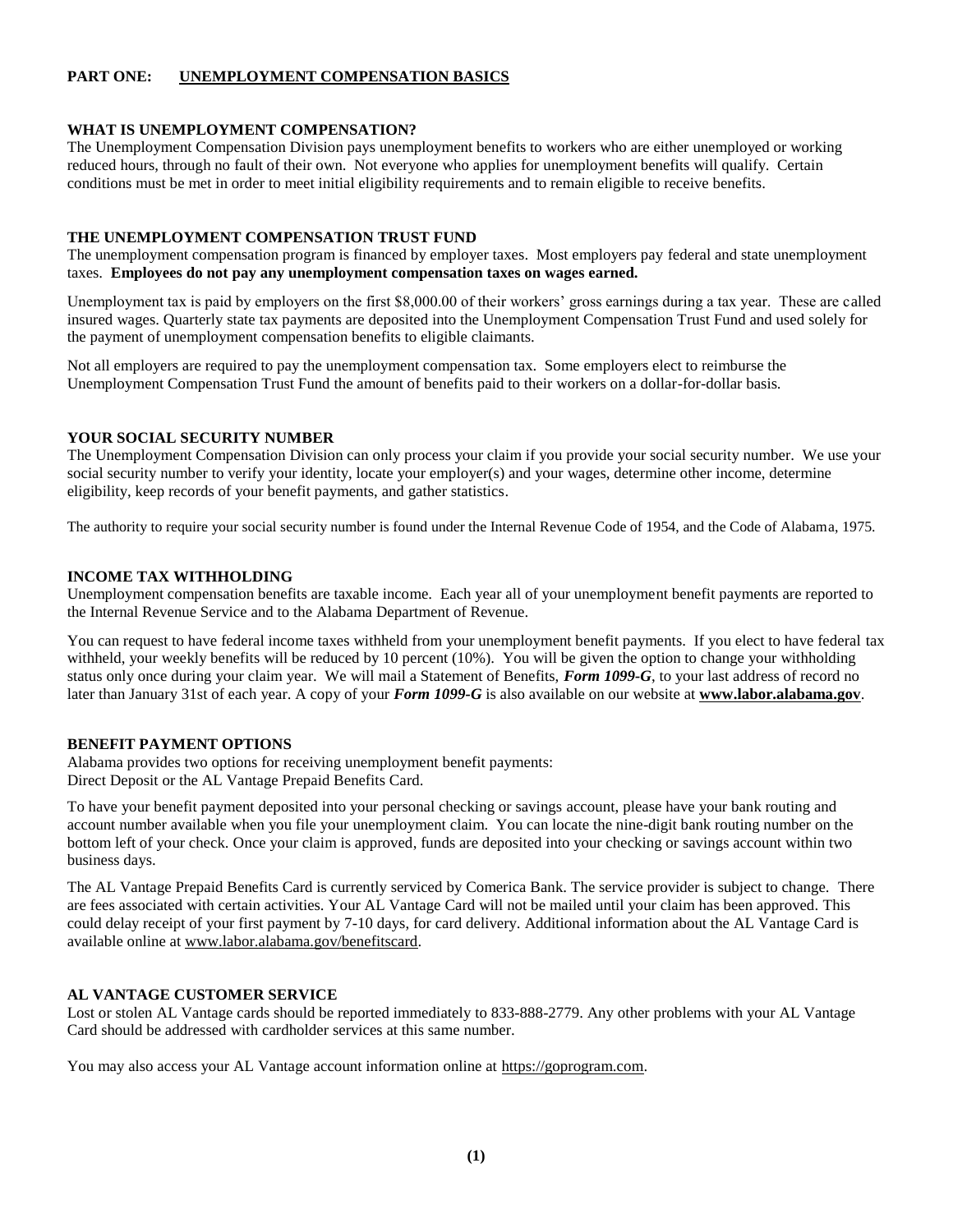## **PART TWO: FILING A CLAIM FOR UNEMPLOYMENT COMPENSATION**

You may file your unemployment compensation claim by internet (www.labor.alabama.gov) or by telephone at 866-2 FILE UC (866-234-5382). If needed, telephones and computers are available for use at our Career Center locations.

## **FILING A CLAIM APPLICATION**

Filing a claim application does one of the following:

- 1. Starts a new 52-week benefit year if you have never filed for unemployment before.
- 2. Starts a new 52-week benefit year if your benefit year from an earlier claim has ended.
- 3. Reactivates or reopens a benefit year that has not yet ended.

## **PREPARING TO FILE YOUR CLAIM**

You should have the following information available when you call or go online to file an initial claim application:

*1. Your social security number;*

- *2. Your Driver's License or Alabama ID #;*
- *3. Your Alien Registration Card, if applicable;*

*4. A list of names, complete addresses, and telephone numbers, and the beginning and end dates of employment for your last 2 employers;*

*5. Information and related documents for any federal civilian employment, military service, or work performed in another state in the past 18 months;*

*6. Your bank routing number and checking or savings account number, if you choose to have your unemployment payment deposited directly into your bank account.*

**The information you provide will be used to determine your eligibility for Unemployment Compensation benefits. It is important that your answers are accurate and complete for each question asked. The law provides penalties for making false statements to obtain unemployment benefits.**

## **HOW TO FILE BY INTERNET OR PHONE**

*www.labor.alabama.gov 1-866-2-FILE UC*

To file by internet, go to **www.labor.alabama.gov**, click on "Unemployment", then "File Claim", then "Establish a New or Reopen a UC Claim" and follow the prompts.

The above toll-free number, **866-234-5382**, is available for filing your claim. You should use a touch-tone telephone to file your claim. Using a cellular telephone is not recommended. If you do not have access to a touch-tone telephone, you may use a designated telephone at a local Alabama Career Center.

You will be asked a series of questions that will require you to answer by pressing numbers on your touch-tone telephone keypad. You may then be transferred to a claims specialist and/or given additional information to complete your claim.

For general information, inquiries and follow-up on previously filed claims, call the toll free *Call Center Inquiry Line,* at *800-361-4524*, or visit **www.labor.alabama.gov**.

## **PROCESSING TIME FOR YOUR CLAIM**

It usually takes two or three (2-3) weeks following the week you filed your claim to receive your first benefit payment, provided that you have followed all instructions, filed your weekly certifications as instructed, and have met all eligibility requirements. Failure to give complete and correct information will delay any benefits to which you may be entitled. Please keep this in mind when inquiring as to whether your first or future benefit payments have been issued.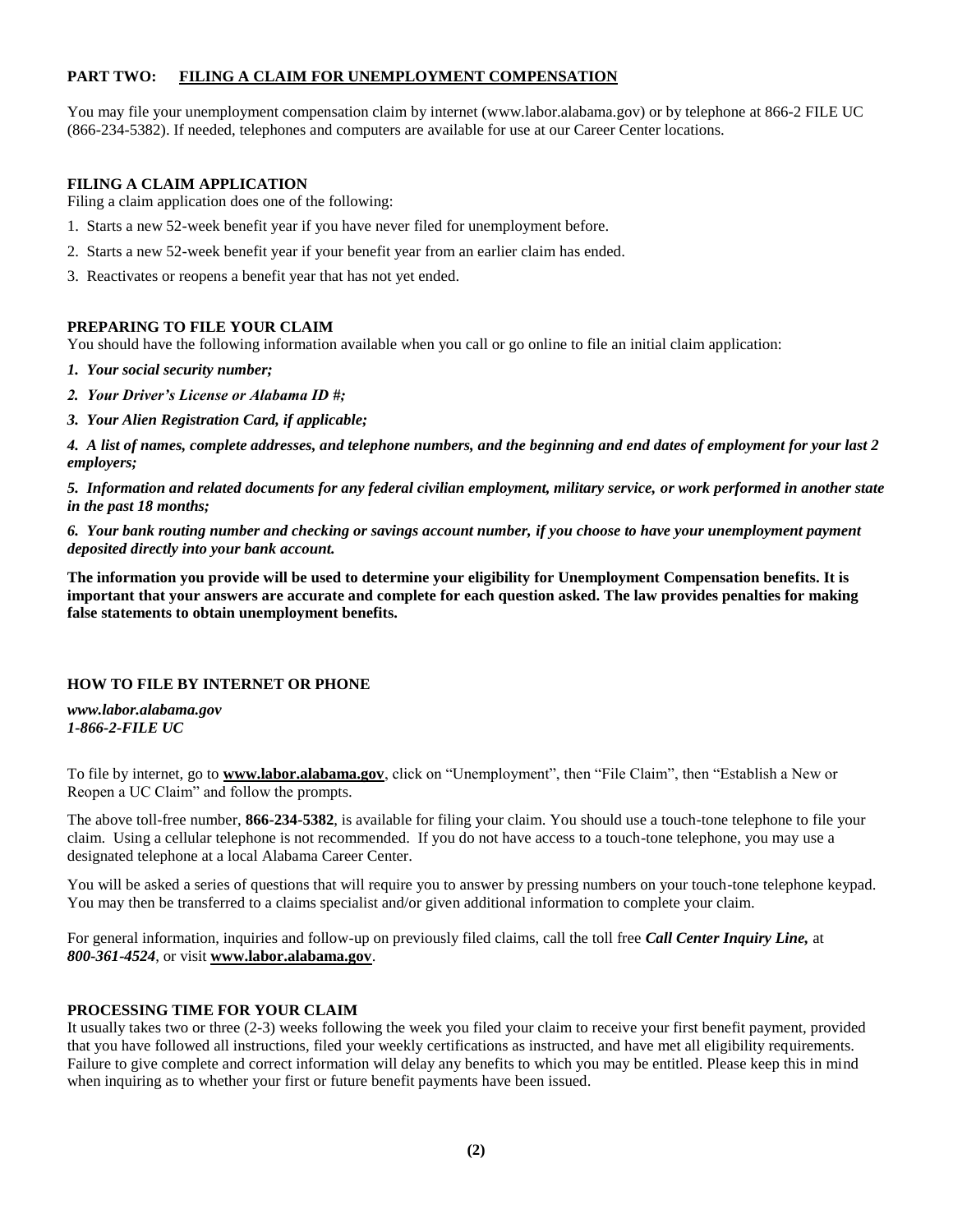## **CHANGE OF ADDRESS**

If you have a change of address following the filing of your claim, please be sure to immediately change your address on our website at **www.labor.alabama.gov** or through the *Call Center Inquiry Line, 800-361-4524*. This will ensure that payments and all other correspondence are forwarded to your correct address.

*You should always notify the U. S. Post Office located nearest you of your change of address. However, it is your responsibility to keep the Unemployment Compensation Division informed of your correct mailing address.*

## **WHAT TO DO IF YOU RETURN TO WORK AND BECOME UNEMPLOYED AGAIN**

You should reopen your claim as soon as you become unemployed, either via internet at **www.labor.alabama.gov** or by calling the claims line at 866-234-5382. *Do not wait to receive your last paycheck. Remember. Your claim cannot be backdated.* Your most recent employer will be notified that you have filed a claim for benefits and will be asked to provide information about why you are no longer employed.

#### **DISCLOSURE OF INFORMATION AND REQUESTS FOR YOUR INFORMATION**

Your claim information is considered confidential, but the law and various regulations permit us to report your unemployment income to the Internal Revenue Service, the Alabama Department of Revenue, and other governmental agencies without your consent.

You can access your claim's payment history information on our website at **www.labor.alabama.gov**. You may also request a copy of your unemployment claim profile, base period wages, your unemployment payment history, your registration with the Alabama Career Center System, etc. by sending a written notarized request using either a plain sheet of paper or the Information Disclosure Form, "Form 480". Each request must include a \$10.00 money order (price subject to change). You may print a copy of the Information Disclosure Form from our website at www.labor.alabama.gov by hovering over "Online Services", click on "Documents", then select "Forms" and then "Information Disclosure Request by an Individual, Form 480". The completed letter or form and the money order should be mailed to:

> ATTN: Central Cashier ADOL 649 Monroe Street, Room 2684 Montgomery, Alabama 36131-0001

## **PART THREE: QUALIFYING FOR BENEFITS**

#### **MONETARY AND SEPARATION DETERMINATIONS**

There will be at least two determinations made on your claim. The first determination is the monetary determination. The monetary determination will tell you if you have earned enough wages to qualify for unemployment benefits.

- 1. The monetary determination will indicate:
	- a. wages paid to you by your employer(s) within the base period quarters. (The base period is explained further under the section, **"***Computing Monetary Eligibility***"** of this handbook), and
	- b. your maximum and weekly benefit amount, if you qualify.

**Be sure to review your monetary determination carefully! Notify the call center inquiry line if there appears to be any missing or incorrectly reported wages. Proof of wages, such as a W-2 form, pay stubs, or a letter from your employer, may be required to correct your wage record.**

#### **Working for cash or received a 1099? Did you know this could affect your eligibility for unemployment benefits? Let us help you! Call 1-855-234-2856 or email us at TipHotline@labor.alabama.gov**

If you have wages from another state, military or federal wages, school-related wages, or if some of your Alabama wages are missing or require an investigation, you may be issued another monetary determination after these additional wages are recorded. You cannot receive benefits from more than one state for the same period of time.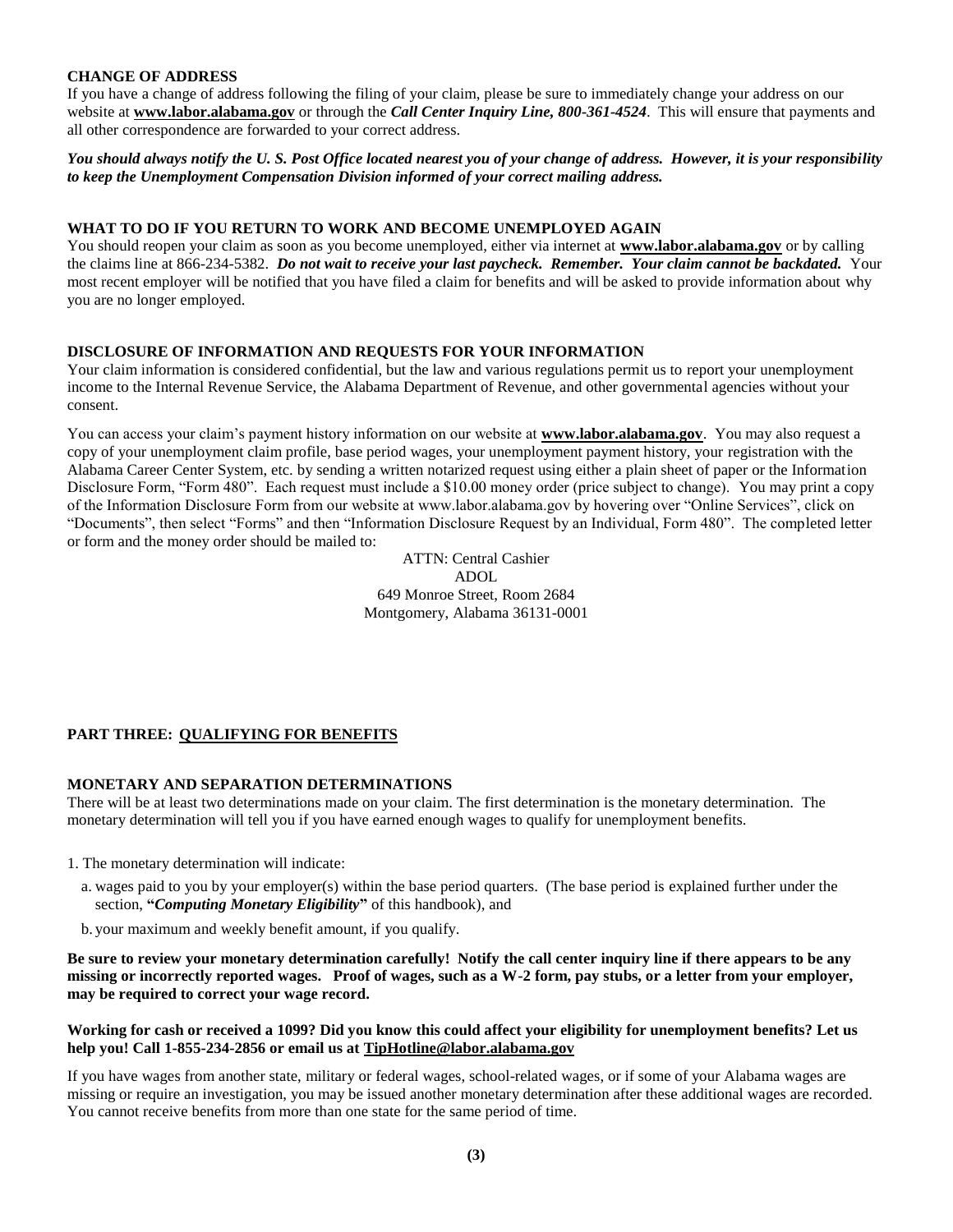2. A second determination will be made regarding the reason you were separated from your last employer.

If no disqualification is assessed on your claim after an investigation is completed on your reason for being separated from your last employer, you will receive unemployment benefits for any weekly certifications you have filed, provided there were no questions regarding your eligibility.

If a disqualification is assessed on your claim after an investigation is completed regarding the reason for separation from your last employer, you will receive a written decision notifying you that benefits were either reduced, suspended, or denied for any length of time because of your most recent job separation.

## **COMPUTING MONETARY ELIGIBILITY**

You must have insured wages in at least two quarters of your base period in order to qualify for unemployment benefits. The following definitions and charts will help you understand which wages are used on your claim, and provide general information about how weekly and maximum benefit amounts are determined:

**CALENDAR QUARTERS**: The four calendar quarters of the year are as follows:

1st Qtr: January/February/March

2nd Qtr: April/May/June

3rd Qtr: July/August/September

4th Qtr: October/November/December

## **Calendar quarters begin with the first Sunday in the new quarter.**

**BASE PERIOD**: The base period is the first four of the last five completed calendar quarters before the week you call to file an initial claim application

for a new benefit year. Wages paid to you during your base period are used to determine if you have enough wages to qualify for a claim and to calculate how much you can be paid in benefits.

The chart below will help you understand how the calendar quarters in a base period are determined. To determine your base period, find the month in the far right row in which your benefit year is effective. The four shaded quarters in the same row across to the left are the base period quarters of your claim. PLEASE REMEMBER: A benefit year is dated effective the Sunday beginning the week in which you file.

| OCT.                                                | JAN.       | APR.       | JUL.       | JAN.       |  |
|-----------------------------------------------------|------------|------------|------------|------------|--|
| NOV.                                                | FEB.       | <b>MAY</b> | AUG.       | FEB.       |  |
| DEC.                                                | MAR.       | JUN.       | SEP.       | MAR.       |  |
| JAN.                                                | APR.       | JUL.       | OCT.       | APR.       |  |
| FEB.                                                | <b>MAY</b> | AUG.       | NOV.       | <b>MAY</b> |  |
| MAR.                                                | JUN.       | SEP.       | DEC.       | JUN.       |  |
| APR.                                                | JUL.       | OCT.       | JAN.       | JUL.       |  |
| <b>MAY</b>                                          | AUG.       | NOV.       | FEB.       | AUG.       |  |
| JUN.                                                | SEP.       | DEC.       | MAR.       | SEP.       |  |
| JUL.                                                | OCT.       | JAN.       | APR.       | OCT.       |  |
| AUG.                                                | NOV.       | FEB.       | <b>MAY</b> | NOV.       |  |
| SEP.                                                | DEC.       | MAR.       | JUN.       | DEC.       |  |
| <b>BASE PERIOD</b><br>$\rightarrow$<br>$\leftarrow$ |            |            |            |            |  |

## IF YOU FILE YOUR CLAIM (AFTER THE FIRST SUNDAY) IN: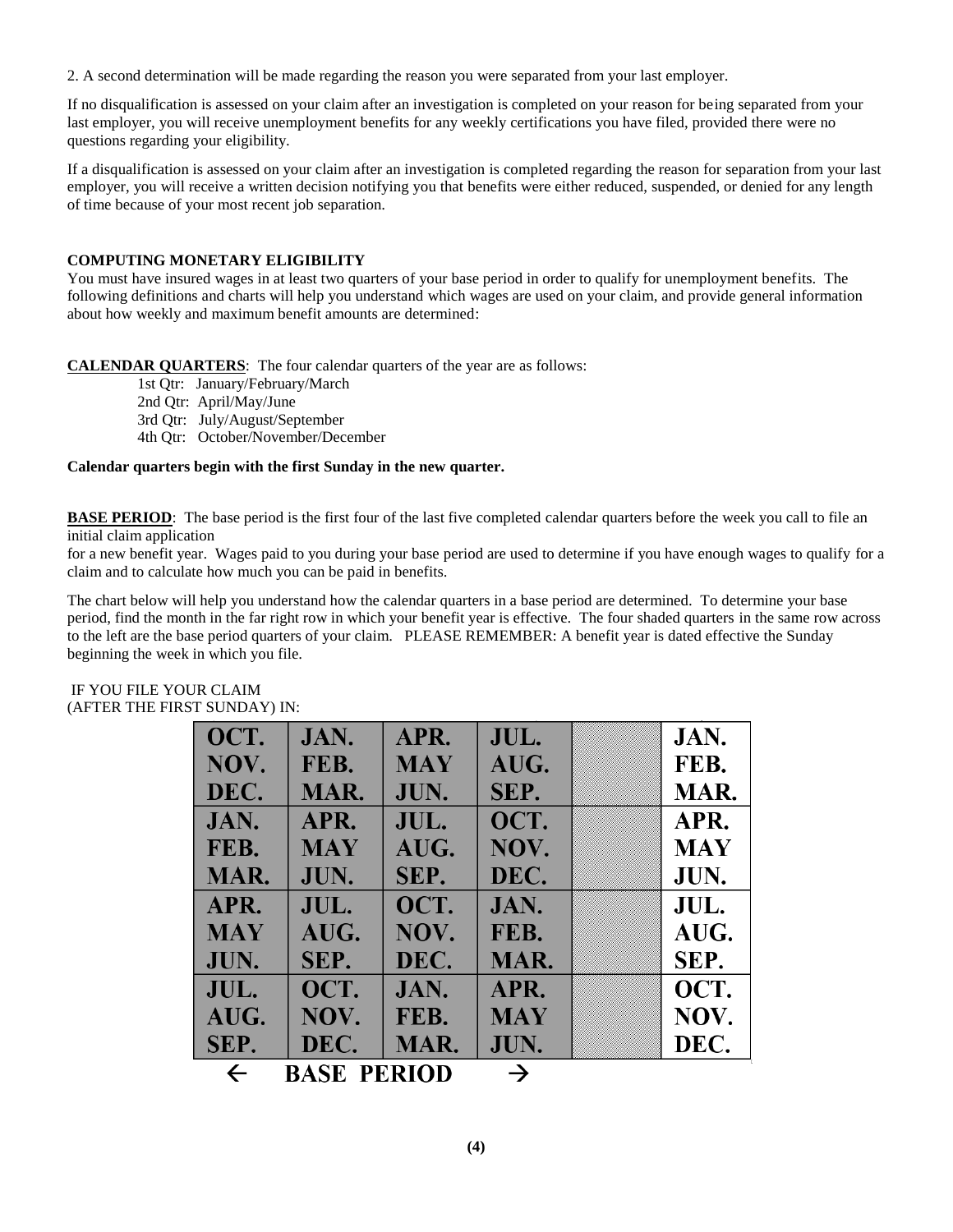**HIGH QUARTER**: Your high quarter is the base period quarter during which you were paid the highest amount of wages from covered employment. The average earnings of your two highest base period quarters must equal to at least the minimum amount specified by law. Your total base period wages must equal or exceed  $1\frac{1}{2}$  times your high quarter earnings in order to be eligible for unemployment benefits.

## **MINIMUM AND MAXIMUM BENEFIT**

Benefits range from a minimum of \$45 to a maximum of \$275 calculated using your base period earnings. You will receive a monetary determination after you file that lists your base period wages by employer, and the total weekly amount to which you may be entitled.

## **ADDITIONAL TRAINING BENEFITS**

Claims effective on or after January 1, 2020, may qualify for an additional five (5) weeks of benefits for those who are participating in approved training. These additional weeks will be established as five times your regular weekly benefit amount added to your maximum benefit amount. You must attend an approved training course during your benefit year to qualify for these additional benefits.

## **COVERED AND INSURED EMPLOYMENT**

Covered employment is work performed for an employer who is subject to the Alabama Unemployment Compensation Law. Only wages paid from covered employment can be used to qualify for unemployment benefits and to calculate your monetary eligibility. Some work, however, can be excluded (or not covered) by law, even when performed for a covered employer.

**BENEFIT YEAR:** A benefit year is the 52-week period during which you can claim benefits, beginning with the week you file your initial claim. The maximum benefit amount that you will be able to draw during that year is based on your wages in the base period, and the unemployment rate.

Your benefit year will expire one year from the date of your initial claim. You can stop claiming weekly benefits during your benefit year as many times as you want or need; however, once your unemployment benefits are exhausted or your benefit year has expired, no other benefits will be payable on that claim.

**WAITING WEEK**: A waiting week is a one-week period for which benefits will not be paid on your claim. The waiting week will not be deducted from your claim balance. For all claims effective on or after August 1, 2012, the waiting week is the first compensable week of a claim. Although the waiting week will not be paid, for it to count as a waiting week, it must meet the requirements to be a payable week and a weekly certification must be filed for that period.

## **WORK PERFORMED OUTSIDE THE STATE OF ALABAMA DURING THE BASE PERIOD**

Wages earned in other states or territories of the U.S. during the base period may be used in combination with your Alabama wages to determine your eligibility. If you have worked in another state, the District of Columbia, Puerto Rico or the U.S. Virgin Islands during the base period, be sure to advise a claims specialist when filing your claim via the telephone, 866-234-5382, or through the *Call Center Inquiry Line, 800-361-4524*. If you are filing online at **www.labor.alabama.gov** you will be asked specific questions about your work performed outside the state of Alabama.

You may file an interstate or an intrastate claim on wages earned and reported to another state, the District of Columbia, Puerto Rico, or the U.S. Virgin Islands. To file an interstate claim, you may call the toll-free number, **866-234-5382, or file online at www.labor.alabama.gov**. You will be required to furnish the names and addresses of all employers you worked for during the base period and the dates you were employed with them.

If you need to file a new claim, or if you have filed a claim against the U.S. Virgin Islands within the last 12 months, Alabama will notify that territory to process a reopen or and additional claim, unless your benefits from that territory are exhausted or terminated for a definite or indefinite period of time where requalifying requirements have not been met.

The state or territory where your wages were earned and against which you are filing your claim will make the decision as to whether you qualify for unemployment benefits. You will be subject to all the eligibility requirements of that state. Each state's unemployment compensation law and procedure for filing may vary.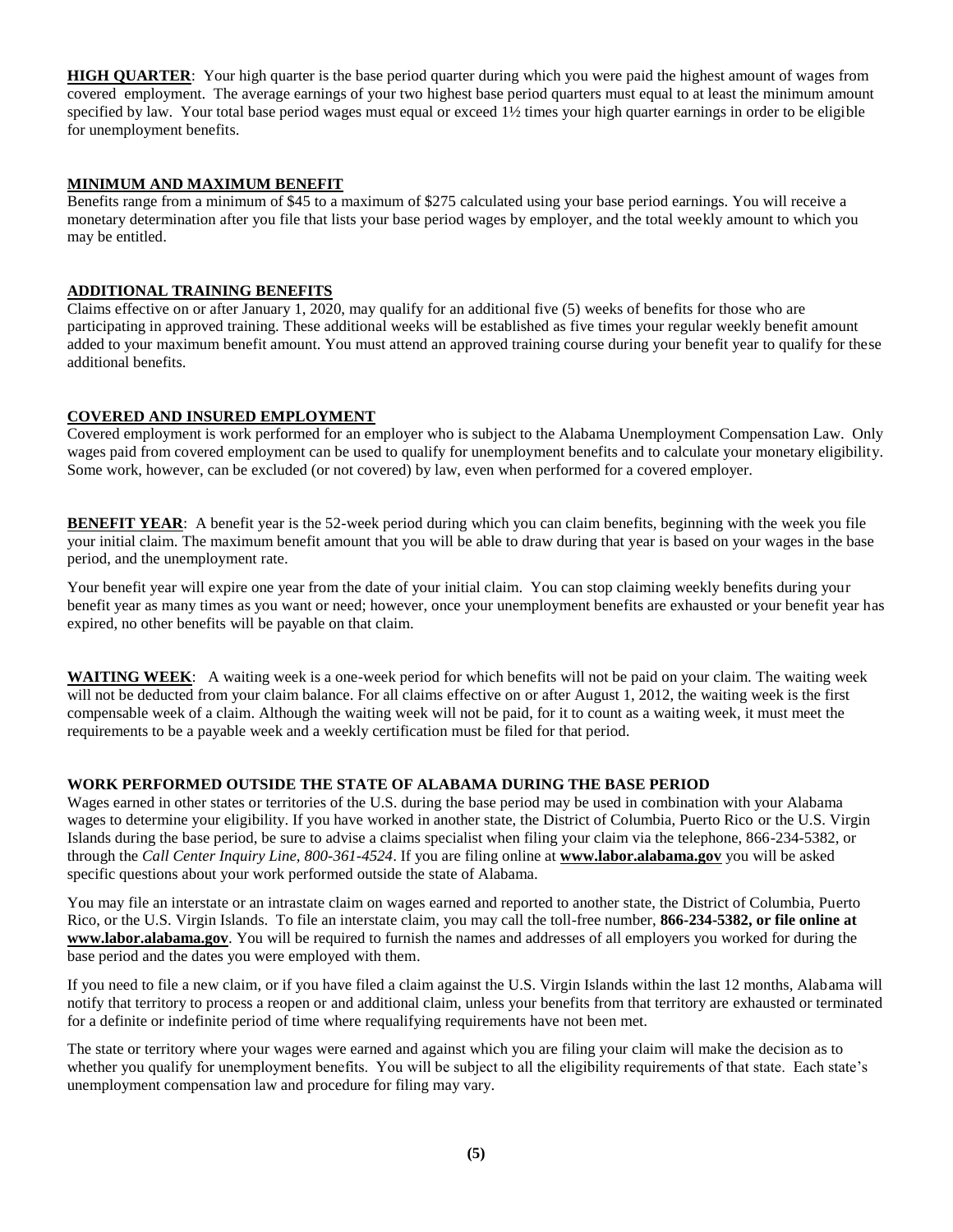## **PART FOUR: CONDITIONS FOR ELIGIBILITY**

#### **WHAT IS AN ELIGIBILITY ISSUE?**

An eligibility issue is any information or set of circumstances, discovered during or after your benefit year, that can raise a legal question about whether you should be paid unemployment benefits.

There are two types of eligibility issues: **separation** and **non-separation** eligibility issues. The Department must investigate all relevant eligibility issues that apply to your claim before and while paying benefits. A fact-finding interview will be conducted to determine if you are eligible for benefits. An eligibility issue can reduce, suspend, or deny your benefits under the Alabama Unemployment Compensation Law.

### **SEPARATION ELIGIBILITY ISSUES**

A form will be mailed to your most recent employer to notify them that you have filed a claim for unemployment benefits. This form will request information about why you are no longer employed. Although information about your job separation is obtained from you at the time you file your claim, it may be necessary that we contact you again once a response is received from your employer. Before a decision can be made on your claim, it is necessary that the Department have a clear understanding of the circumstances under which you became unemployed. Circumstances regarding your separation from your last employer can affect whether or not you can draw benefits.

#### **The Alabama Unemployment Compensation Law provides for a delay or disqualification from receipt of benefits if:**

**1. You voluntarily quit your job without a good cause connected with the work.** Personal reasons, such as a lack of transportation, moving to another town, etc., are not considered good work connected causes for quitting a job.

**2. You were discharged from your job for misconduct in connection with the work.** Failure to obey an employer's work rules and policies, such as being late or absent (whether unexcused or excessive), endangering the safety of others, disregarding orders or instructions, committing a dishonest or criminal act, etc., are considered good causes for an employer to discharge an employee. The seriousness of the misconduct, whether or not prior warnings were given, and/or if steps were taken to correct the behavior prior to the discharge will determine the severity of the effect on one's benefits.

#### Example: An individual discharged from

a job for committing a dishonest or criminal act could receive a disqualification that requires wages reported by that employer be removed from the individual's base period wage file.

**3. You become unemployed due to a work stoppage resulting from a labor dispute.** In general, individuals are disqualified for the week(s) they are unemployed due to a work stoppage resulting from a labor dispute.

#### **NON-SEPARATION ELIGIBILITY ISSUES**

Other requirements for remaining eligible to receive unemployment benefits include:

**1. You must be available for work during each week that you wish to draw benefits.** You must be able, available, seeking, and willing to immediately accept full-time work, during the hours, days and shifts normally worked in the trade or industry for which your training and/or experience qualifies you. You are not eligible to file a claim if you reside outside the United States.

**2. You must be able to work to qualify for benefits.** If sickness or injury prevents you from working on a job for which you are qualified based on your past experience and/or training, benefits can be denied until such time that you can provide proof that you are able to work.

**3. You must participate in or report to fact-finding interviews, profile interviews, eligibility reviews, and register with the Employment Service, as instructed.** If you fail to take part or report, as instructed, to a call-in notice to an Alabama Career Center, or for a fact-finding or eligibility review interview, benefits can be denied. While receiving unemployment benefits, you may be selected to participate in an eligibility review interview. When you make your telephone call or go online to file your weekly claim certification, you may be instructed to answer eligibility questions. This eligibility review interview will be conducted prior to filing your weekly claim certification.

## **4. You must make an active search for work each week that you wish to receive benefits.**

This will require that you do all that is reasonable to secure employment as discussed in the *"Work Search Requirements"* section of this handbook.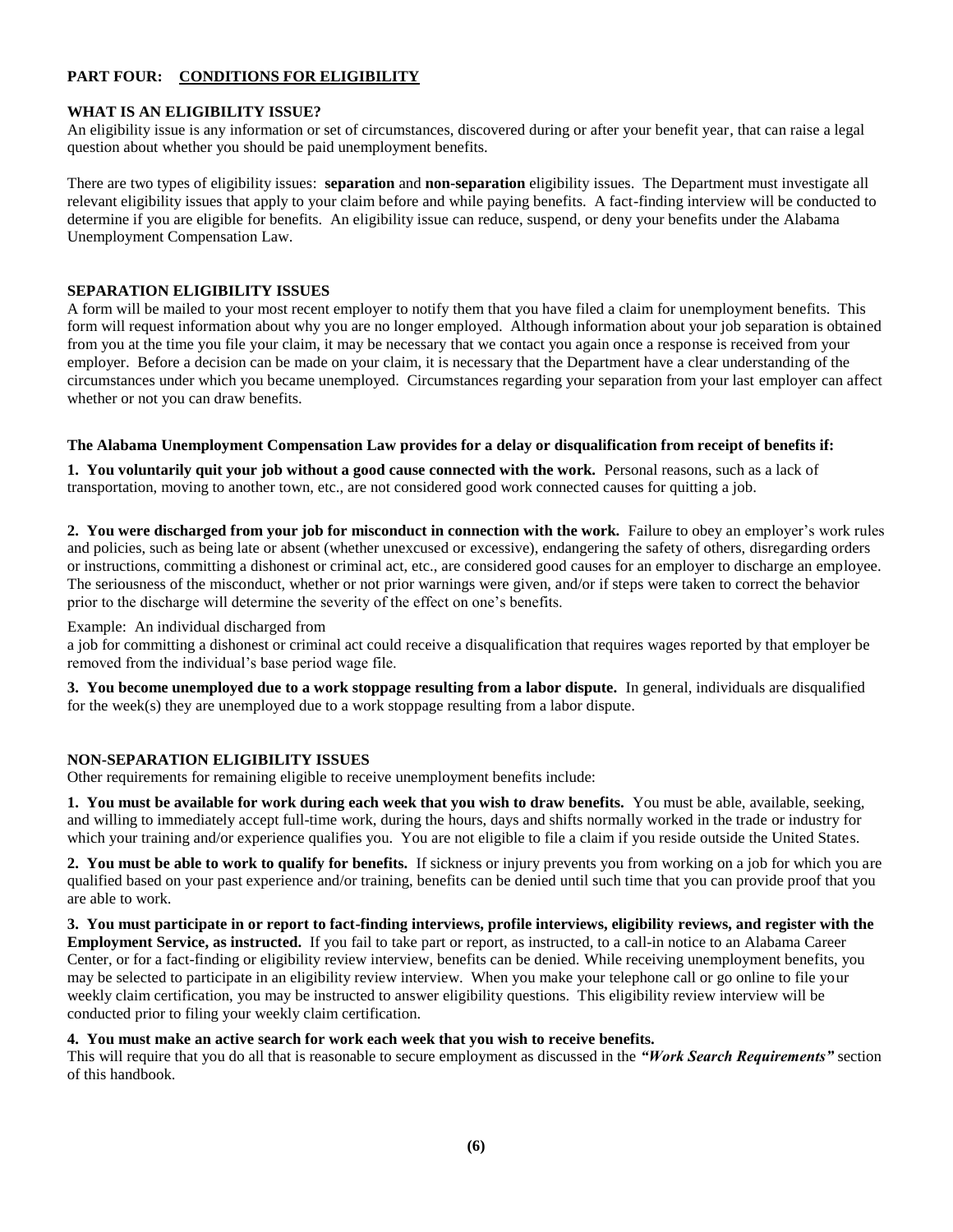**5. You must not refuse any offer of suitable work.** Your benefits can be delayed if you fail to respond to a call-in notice from the Alabama Career Center regarding a possible job referral. If you refuse a referral to a job, if you fail to keep an appointment with a prospective employer, or if you refuse suitable work from an employer, your benefits can be delayed or denied. Suitability is determined based upon your past training and experience, the details of the job, and by the local labor market. Any job referral or refusal must be immediately reported through the *Call Center Inquiry Line*.

**6. You must immediately report the receipt of any income through the** *Call Center Inquiry Line, 800-361-4524.* You must follow the instructions discussed further in the *"How to File Your Weekly Certification"* section of this handbook. Certain types of payments such as wages, vacation pay, holiday pay, workers' compensation pay, sick pay, etc., may be disqualifying or deductible.

**7. If you are not a citizen of the United States, you must provide your alien registration number as documentation of your permission to work in the United States.** Your alien registration number will be verified with the U.S. Citizenship and Immigration Service (USCIS). If the USCIS indicates that you do not have authorization to work in the United States, unemployment benefits cannot be paid to you. An unemployment claim cannot be established using any wages you earned before you had authorization to work.

**8. If you attend GED classes, a college, or a vocational school, you may be able to draw benefits as long as you make yourself fully available for any suitable work, even if it means changing the hours of your classes or quitting school.** If you are a regular, full-time student, attending high school, you will be disqualified from receiving benefits until you are no longer attending high school.

**9. If you are enrolled in training approved by this Department, you must remain enrolled and make satisfactory progress in completing your approved course of training.** As long as you remain enrolled and are making satisfactory progress, it will have no effect on your benefits. You can ask about available training courses and enrollment qualifications at your local Alabama Career Center.

**10. Generally, failure to meet the above requirements will result in a denial of benefits on your claim.** In some instances, such as deduction of earnings, no written notice is required; however, you have the right to protest or request redetermination of any reduction or denial of benefits.

## **ALABAMA CAREER CENTER SYSTEM REGISTRATION**

If you are an Alabama resident, you must register for work with the Alabama Career Center System by visiting one of the Alabama Career Centers listed on last page of this booklet or by creating an online registration at **www.joblink.alabama.gov**

Your Career Center System application will remain active for at least 90 days.

You will be required to keep your Career Center System application active during the weeks you draw unemployment benefits. You can update or obtain information regarding your Career Center System application on the Internet at **www.joblink.alabama.gov**.

If you are an Alabama claimant residing and seeking work in another state, you must register for work and maintain an active registration with the Employment Service or American Job Center office in your local area.

## **WORK SEARCH REQUIREMENTS**

Unless otherwise instructed, you will be required to make an active search for work. **You must log in to Alabama JobLink and create or update your online resume.** 

#### **You must make a reasonable and active search for work through customary means for your occupation. The following guidelines will assist you in making a reasonable and active work search:**

1. Apply each week with employers who hire people with your experience, training, or skills. Your contacts should include former employers if you have reason to believe that there is some chance that you may be rehired.

2. Contact employers during hours of the day and days of the week when hiring is normally done.

3. Generally, the most successful contacts are made in-person. Under certain circumstances, however, telephone calls and resumes may be acceptable, depending on the standard job seeking practices within your particular occupation.

4. Apply to the person who has authority to hire. File written applications for work whenever you have the chance.

5. Apply for work for which you are qualified, within the normal commuting distance of your place of residence.

6. Log in to Alabama JobLink, or visit an Alabama Career Center at least once a week while you are claiming unemployment benefits.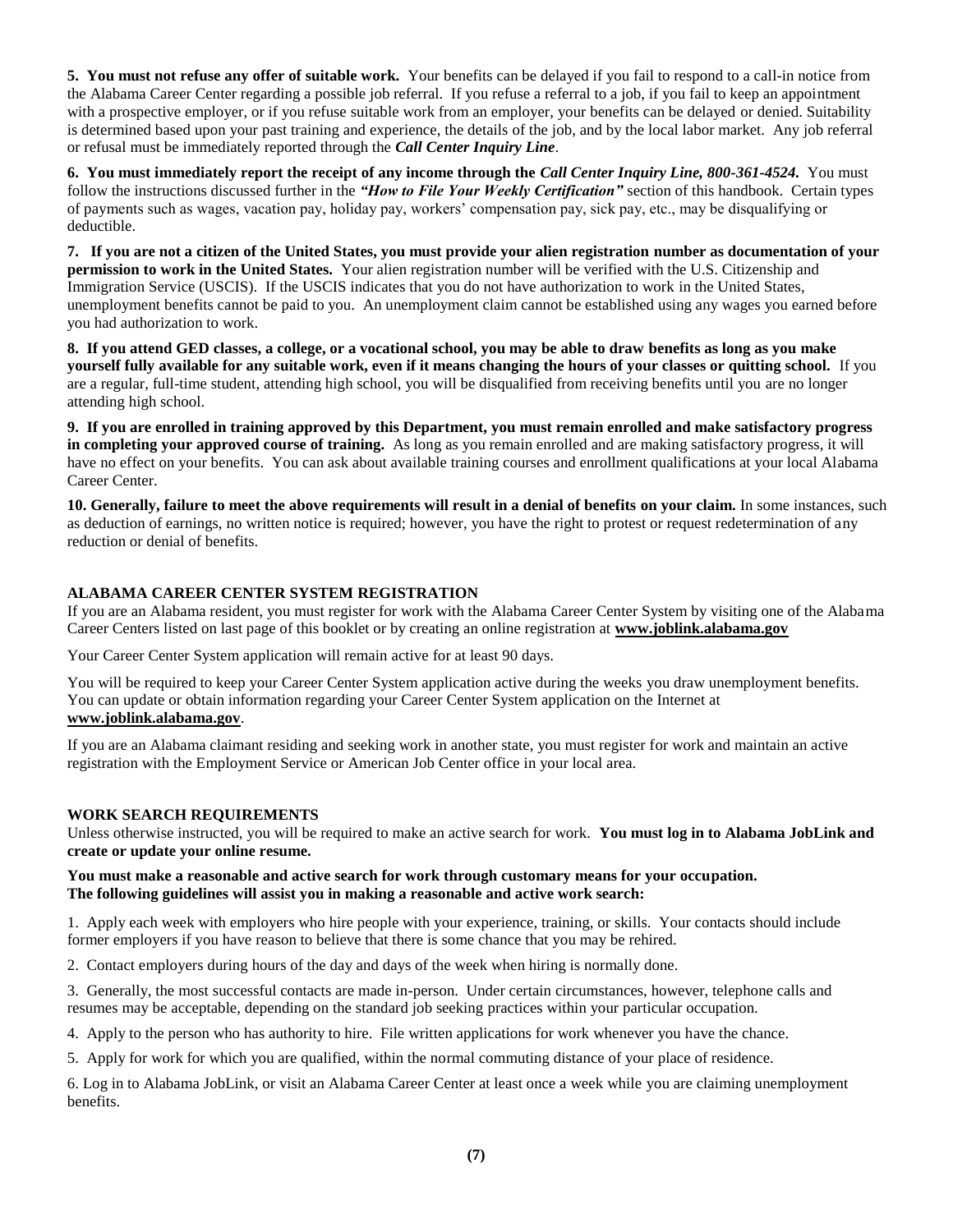## **PART FIVE: SPECIAL PROGRAM CLAIMS**

## **MILITARY EMPLOYMENT**

You may file a claim based on your separation or release from active military duty. It will be necessary for you to provide your social security number and your DD-214, Member 4 copy, before your eligibility can be determined. As a spouse of an active duty member of the military, you may be eligible for unemployment benefits if you leave your job due to the permanent relocation of your military spouse. You will be required to submit proof of the permanent relocation and your spousal relationship. Certain other conditions must be met in order to meet initial eligibility requirements and to remain eligible to receive benefits.

#### **FEDERAL EMPLOYMENT**

You may file a claim based on separation from federal civilian employment. It will be necessary for you to provide form SF-8, SF-50, or earnings/leave statements as proof of employment.

#### **EDUCATIONAL EMPLOYMENT**

School employees with reasonable assurance of re-employment the next school year are generally denied benefits between terms and during regularly scheduled breaks.

Individuals who have educational employment will receive two monetary determinations:

(1) one containing all wages reported during the base period, including school wages, and

(2) one containing all wages reported during the base period, without school wages. It may be possible for these individuals to draw a reduced benefit amount during a scheduled school break and between terms if enough wages from non-school employers were earned during the base period.

#### **TRADE ACT PROGRAM**

If you were laid off as a result of competition from imports, you may be eligible for Trade Readjustment Allowance (TRA) and other benefits under the Trade Adjustment Assistance Extension Act of 2011 and Trade Adjustment Assistance Reauthorization Act of 2015.

If your company is certified eligible for Trade Adjustment Assistance (TAA), you will be notified by letter. You can file your TAA claim as soon as you are notified; however, weekly Trade Readjustment Allowance (TRA) benefits cannot be paid until your regular unemployment benefits are exhausted. To file for TRA, call the Claims Line at 866-234-5382.

Benefits may include: relocation and job search allowances, training assistance, employment services, Health Coverage Tax Credit (HCTC) and TRA. In order to receive TRA benefits, you must enroll in approved training or a training waiver must be granted within 26 weeks after the petition certification date or 26 weeks after your last qualifying separation. If your petition number allows you to receive TRA benefits and you are not in training, you will be required to register with the Alabama Career Center System every four (4) weeks. The Alabama Career Center will assist you with your training waiver. A waiver of training participation can only be granted for a limited period of time, and only because of health (which may impact your benefits), if enrollment for the training in which you will be placed is not immediately available, or if there is no training available.

## **REEMPLOYMENT TRADE ADJUSTMENT ASSISTANCE (RTAA) PROGRAM**

Trade Adjustment Assistance Reauthorization Act of 2015 established the RTAA program as a wage supplement program for reemployed older workers certified eligible to apply for Trade Adjustment Assistance. The Act requires that petitioners who request that workers be certified for the RTAA program must do so at the time the petition is filed.

RTAA is designed to allow TAA eligible workers for whom retraining may not be appropriate and who find reemployment to receive a wage subsidy to help bridge the salary gap between their old and new employment. To receive the RTAA benefits, workers must be TAA eligible and certified.

Under the RTAA program, workers in an eligible worker group who are at least 50 years of age and who obtain different, full-time employment after separation from adversely affected employment at wages less than those earned in the adversely affected employment, may receive up to half of the difference between the worker's old wage and the new wage. The wage subsidy may be paid up to a maximum of \$10,000 during a two-year eligibility period. To be eligible for the RTAA program, workers may not earn more than \$50,000 per year in the new employment. Workers who begin receiving payments under the RTAA program may be eligible to receive other TAA benefits and services.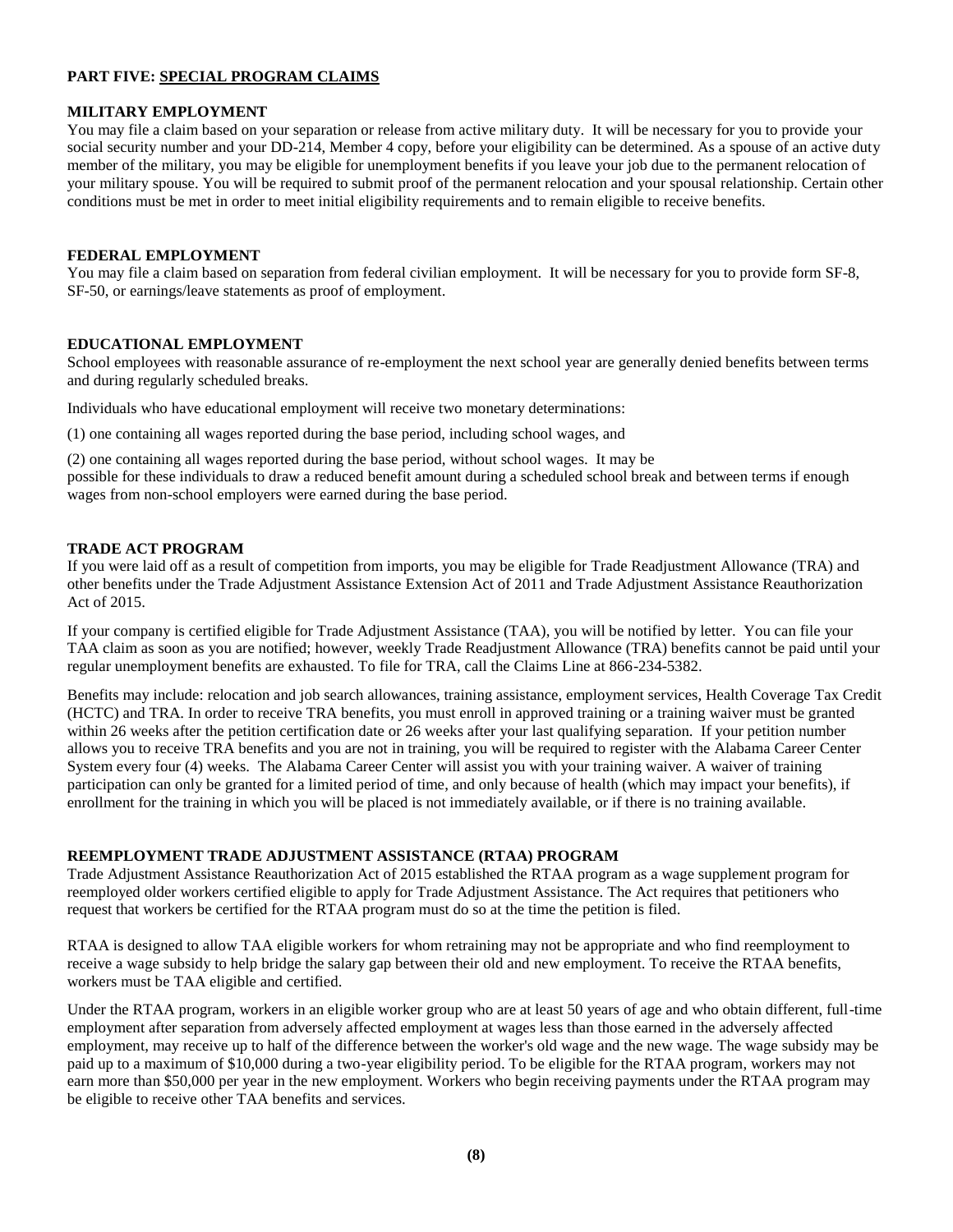**HEALTH COVERAGE TAX CREDIT (HCTC)** The Trade Adjustment Assistance Reauthorization Act of 2015 (TAARA) has reinstated the Health Coverage Tax Credit (HCTC) for eligible TAA, RTAA, and ATAA recipients. The TAA program provides two options for an eligible individual to receive the benefit. Taxpayers may elect to file for HCTC with an end-of-the-year tax credit with their tax return. This program established a tax credit of 72.5% of the amount paid by an individual for qualified health insurance coverage.

The advance credit option will provide the 72.5% of the payable premium for a qualified health insurance plan as a monthly credit. This amount will be forwarded by the Internal Revenue Service (IRS) to the qualified health insurance plan on behalf of the individual receiving advance credit. The taxpayer will be responsible for the payment of the 27.5% of the payable premium on a monthly basis. Until the advance tax credit option is implemented, taxpayers must continue to pay 100% of the payable premium for qualified health insurance.

If you have questions regarding HCTC or need additional information, you may contact the IRS.

Only the IRS can determine whether you qualify for HCTC. Please go to the HCTC website at **www.irs.gov/HCTC** for further information on how to apply for this credit.

## **DISASTER UNEMPLOYMENT ASSISTANCE BENEFIT RIGHTS AND RESPONSIBILITIES**

The major objective of the Disaster Unemployment Assistance (DUA) program is to provide assistance to individuals whose employment has been lost or interrupted as a direct result of a major disaster. A major disaster is defined as any hurricane, tornado, storm, flood, high water, tidal wave, wind- driven water, earthquake, drought, ice or fire conditions, or other catastrophes declared by the President to warrant government assistance to communities and individuals.

If you have filed a claim for Disaster Unemployment Assistance (DUA) under the Robert T. Stafford Disaster Relief and Emergency Assistance Act, a determination of your eligibility will be made and mailed to you.

## **GENERAL ELIGIBILITY REQUIREMENTS**

In order to be eligible for DUA, you must meet the following eligibility requirements:

- An initial application for DUA must normally be filed within 30 days of the State announcement date of the availability of assistance, and
- Your unemployment must have been caused as a direct result of a major disaster declared by the President of the United States, and
- The wages used to calculate your weekly benefit amount meet the state unemployment benefit criteria, and
- Self-employed individuals must furnish documentation including the last completed year's income tax records within 21 days of filing their application to substantiate wage information used in the calculation of benefits.

## **CONDITIONS OF UNEMPLOYMENT AS A DIRECT RESULT OF THE MAJOR DISASTER**

One, or more, of the following conditions of unemployment must have occurred as a direct result of the major disaster to qualify for DUA:

- No longer have a job
- Unable to reach the place of employment
- Was to start work in the major disaster area and the job no longer exists or you are unable to reach the job
- Became the breadwinner or major support of the family because the head of household died
- Cannot work because of an injury incurred during the major disaster.

If you are not a citizen of the United States, you cannot be paid DUA benefits based on your service unless you were legally authorized to work in the United States at the time such services were performed.

## **REPORTING AND FILING REQUIREMENTS**

In order to be eligible for any week of DUA, you must meet the following conditions:

- Be totally or partially unemployed, in the disaster area as a direct result of the disaster and have no entitlement to regular Unemployment Compensation benefits from the State of Alabama or any other state, unless disqualified directly due to disaster related injury.
- Continue to file claims each week.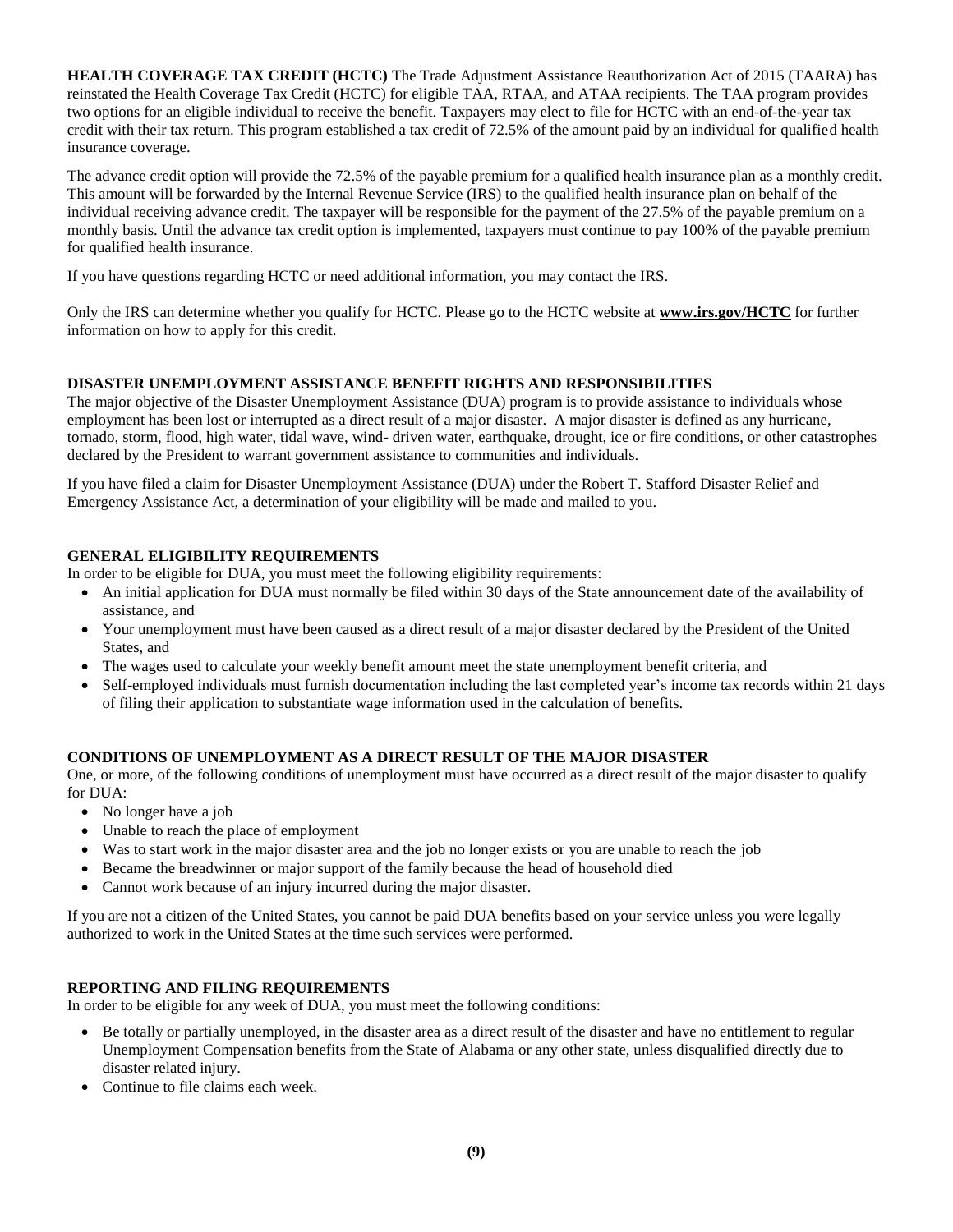- Be able and available for full time work each day of your claim week. This means that you must be ready, willing and able to accept suitable work and there must be no reason or circumstances – personal, physical (unless you are unable to work due to incapacitation directly caused by the major disaster), or otherwise – to keep you from looking for or taking a full time job for which you are qualified. If you are an unemployed self-employed claimant, you will not be considered unavailable for work if you are engaged in activities solely for the purpose of resuming self-employment.
- Report any work whether or not you have received pay for that work. Report any gross earnings before deductions (include all tips, room and meals).
- Report any change in your address.

If you have appealed a decision denying DUA benefits, you should continue to file weekly claims for benefits until the appeal is decided. If the decision finds you eligible to receive DUA benefits, you will be paid only for those weeks for which you filed timely claims.

## **DUA BASE PERIOD**

The most recent tax year that has ended will be considered as the base period to be utilized in computing a DUA weekly benefit amount (WBA).

## **DUA WEEKLY BENEFIT AMOUNT (WBA)**

The computation of the WBA for DUA will be based on net income from the most recently ended tax year. The state unemployment compensation (UC) formula will be used to compute the WBA and earnings allowance. All individuals who have worked full-time but have insufficient wages to compute a WBA or who are entitled to a DUA WBA less than 50 percent of the average weekly UC amount will be eligible for 50 percent of the average weekly UC amount.

## **EXTENDED BENEFITS**

The Alabama Unemployment Compensation Law provides for extended benefits for claimants who have exhausted their benefits during periods of high unemployment. The Department will make public announcements to all news media of the beginning and ending dates of any extended benefits period.

## **EMPLOYER FILED CLAIMS**

Your employer may file a partial claim for benefits for any given week that you worked and earned less than your weekly unemployment benefit amount. To be valid, your employer must file the partial claim after the end of the payable week, but within 14 days following the week claimed. If your employer does not file the partial claim for you within that time period, it is your responsibility to file your claim application by telephone.

## **PART SIX: WEEKLY CLAIM CERTIFICATIONS**

You may file your weekly claim certifications either by internet at **www.labor.alabama.gov**, or by using the Unemployment Compensation Division's touch-tone telephone voice response system. The weekly certification telephone number for your calling area will be provided to you when you file your claim. A complete list of local numbers is provided in this handbook.

The weekly certification system also allows you to have access to your account to obtain specific information about your benefit payments or to change your Personal Identification Number (PIN).

Weekly continued claim certifications may be filed 12:01 AM Sunday through 5:00 PM Friday (Central Time). **NOTE: TO BE CONSIDERED TIMELY, YOU MUST FILE YOUR WEEKLY CERTIFICATION BY NO LATER THAN 5PM EACH FRIDAY.**

## **FILING YOUR WEEKLY CERTIFICATION**

To be eligible for payment, you must file certifications each week as instructed, even if the determination has not yet been made on your claim.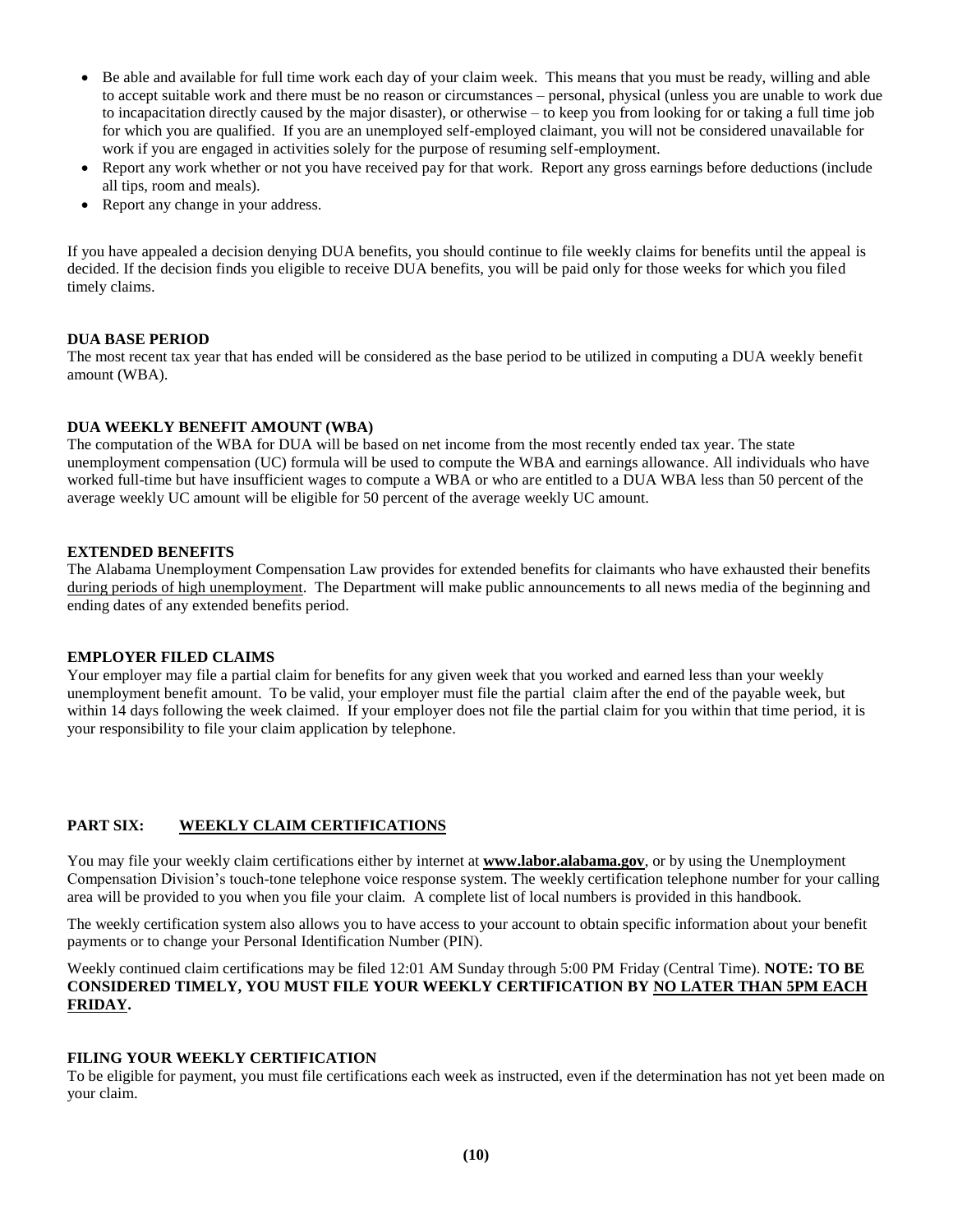You will need your social security number and the Personal Identification Number (PIN) that you established when you filed your unemployment claim. If you have forgotten your PIN, you must either successfully complete security questions on the website, or call the Call Center Inquiry line for assistance.

Your PIN is your electronic signature. It is legally valid and enforceable and should not be shared with anyone! By law, you may be prosecuted for giving false information or answering questions for anyone other than yourself.

## **HOW TO FILE YOUR WEEKLY CERTIFICATION**

When you file your certification for weekly benefits, you will be instructed to answer the questions truthfully.

When all the information has been entered and verified, you will be told that your certification has been accepted and is being processed. **You must wait for this response to ensure that all your answers have been recorded.** If one or more of your answers is potentially disqualifying, you will be instructed to call the Call Center Inquiry Line for a fact-finding interview.

#### **NOTE: Your electronic pin or your signature on an unemployment benefit check is legally valid and enforceable! It is written acknowledgment that you have given true and accurate information and understand that there are penalties for giving false information to obtain unemployment benefits.**

If you choose to stop filing weekly claim certifications for any reason, your claim becomes inactive. If you make your weekly call and the system detects that your claim is inactive, you will receive a message informing you that you have a break in your claim series. Failure to follow the instructions provided, may result in a loss of benefits. If the system detects that you have failed to call for at least two weeks or more, you will be instructed to reopen your claim by calling the Claims Line at 866-234-5382. Your claim will be reopened effective the week that you call and complete the reopened claim.

**You must report ANY cash and/or gross earnings (before taxes) for this week during which you worked, even if you have not yet been paid for the week. [NOTE: Your gross earnings for this week can be determined by multiplying the number of hours you worked by your hourly rate of pay].** 

#### **REPORTING EARNINGS**

If you worked at all during the week for which you are filing, have the amount of the gross pay you received or will receive ready to enter when you file your weekly claims certification.

## **WHAT TO DO IF YOU MOVE OR GO OUT OF TOWN**

If you have moved to another state, you must contact the Inquiry Line at 1-800-361-4524.

If you are away from Alabama temporarily, you may file your weekly certifications via internet or by continuing to call the weekly certification number previously given to you. Long distance charges may apply. You will still have to meet all eligibility requirements while out of town.

## **PART SEVEN: FRAUD DETECTION**

#### **To report fraud, call 1-800-392-8019**

#### **FRAUD**

Fraud: Failure to report information that affects your eligibility for benefits; or falsely reporting any information on your claim application or weekly claim certifications may be construed as an act of fraud. Any intentional misrepresentation or withholding of facts or information concerning your eligibility while claiming benefits constitutes fraud, whether or not benefits are received as a result of the act.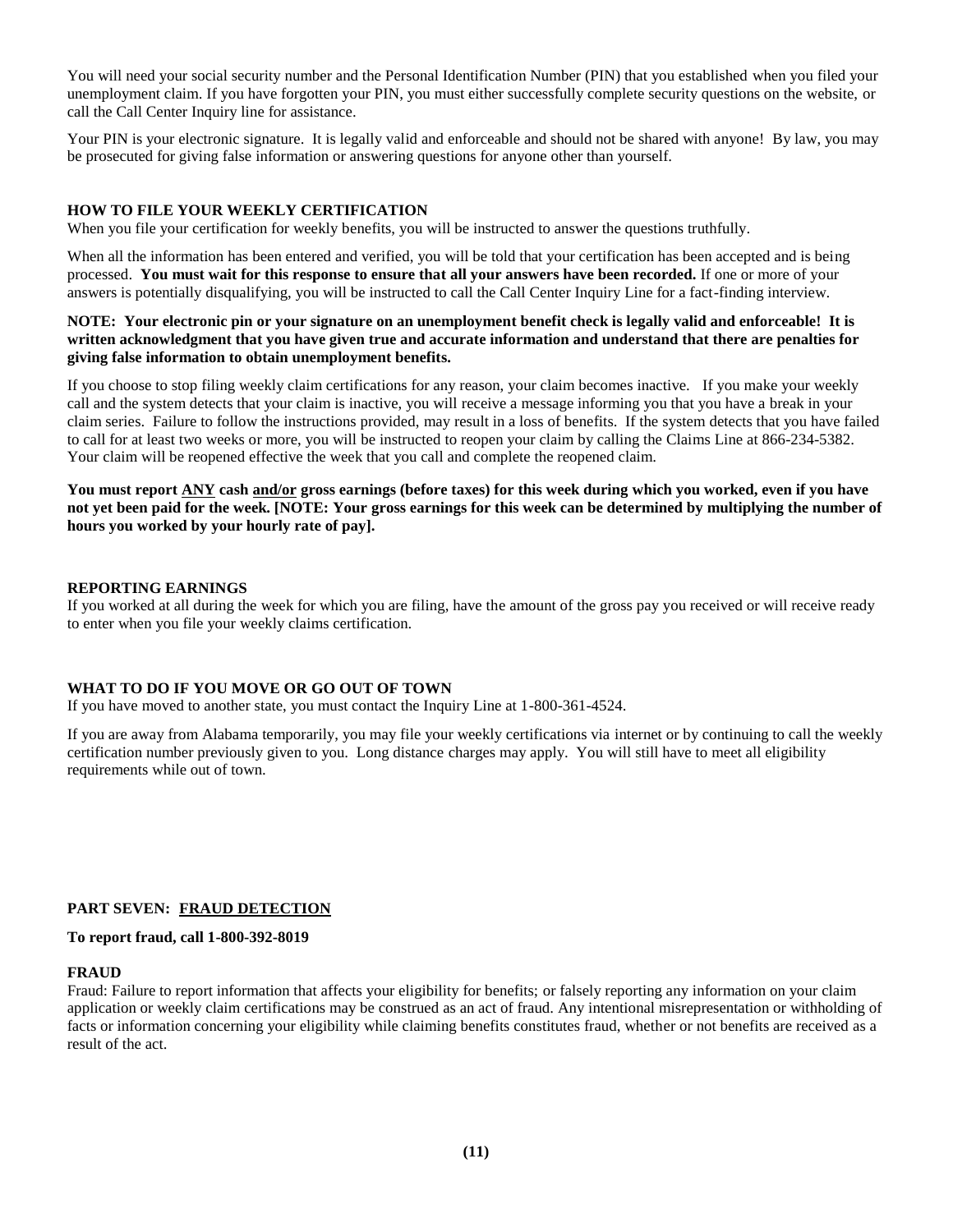## **FRAUD DETECTION PROGRAMS**

Alabama, as well as many other states, has several methods of detecting fraud and overpayments of unemployment benefits.

These methods include:

- 1. Employer Wage Records
- 2. Benefit Payment Audits
- 3. Quality Assurance Audits
- 4. Reports through the Fraud Hotline
- 5. Reports through the State and National New Hire programs

### **PENALTIES FOR FRAUD**

If either of the above situations is detected in the payment of unemployment benefits, a fraud determination may result from a review of your claim. A fraud determination may result in a fraud penalty assessment against your current or future unemployment compensation claim(s). The fraud penalty will be automatically deducted from your current and/or future maximum benefit amount(s).

The first offense of an act of fraud will result in a disqualification for a 52-week period, which will begin immediately following the final date of the fraud determination. In addition to the disqualification for the 52-week period you will be required to pay the full amount of the fraud overpayment in verified funds or cash before being able to file another claim. Each subsequent act determined as fraud will result in a disqualification for a period of 104-weeks, immediately following the final date of determination of fraud, and you shall be required to pay the fraud overpayment in verified funds or cash before being able to qualify on another claim. All overpayment balances that are classified as fraud will also have a minimum 15 percent penalty assessed against the balance and shall accumulate interest at the rate of two percent per month on unpaid balances. These amounts will be added to the debt balance.

**Committing the act of unemployment fraud is punishable by prosecution from a Class B Felony to a Class A Misdemeanor. An arrest warrant may be issued against you. Each week claimed involving fraud shall constitute a separate offense. Upon conviction, you can be:**

- **1. Sentenced to a maximum of not more than 20 years or less than 2 years in jail for each offense for a Class B Felony.**
- **2. Sentenced to a maximum of not more than 10 years or less than 1 year and 1 day for a Class C Felony.**
- **3. Sentenced to not more than one year for a Class A misdemeanor.**

#### **OVERPAYMENT OF BENEFITS**

An overpayment can result if you are paid benefits and it is later determined, for any reason, that you did not qualify for those benefits. Failure to truthfully answer all questions on your claim, to report any gross income or deductible income, or to report any condition or situation that may make you unavailable for or unable to work can lead to an overpayment of benefits.

If it is determined that you were overpaid benefits, you will be notified by mail, through a **Notice of Determination of Overpayment**, which will indicate the amount of the overpayment and explain why you were overpaid.

The overpayment can be collected, by law, through offset of your weekly benefit payment(s) where not determined as fraud. In overpayments determined as fraud, the offset of your state and/or federal income tax refunds can be intercepted to satisfy the overpayment as a cash payment. You may also voluntarily repay your overpayment online at **https://labor.alabama.gov**, or via personal check, money order, certified check, or a cashier's check made payable to the **Alabama Department of Labor**.

## **PLEASE DO NOT SEND CASH IN THE MAIL! ALWAYS WRITE THE LAST FOUR OF SOCIAL SECURITY NUMBER ON YOUR CHECK OR MONEY ORDER!**

If the overpayment cannot be paid in full, a repayment agreement can be arranged. If you would like to make repayment arrangements or have any questions about your overpayment, you may contact the Benefit Payment Control Section at (334) 956- 4000. All repayment agreements must be in writing.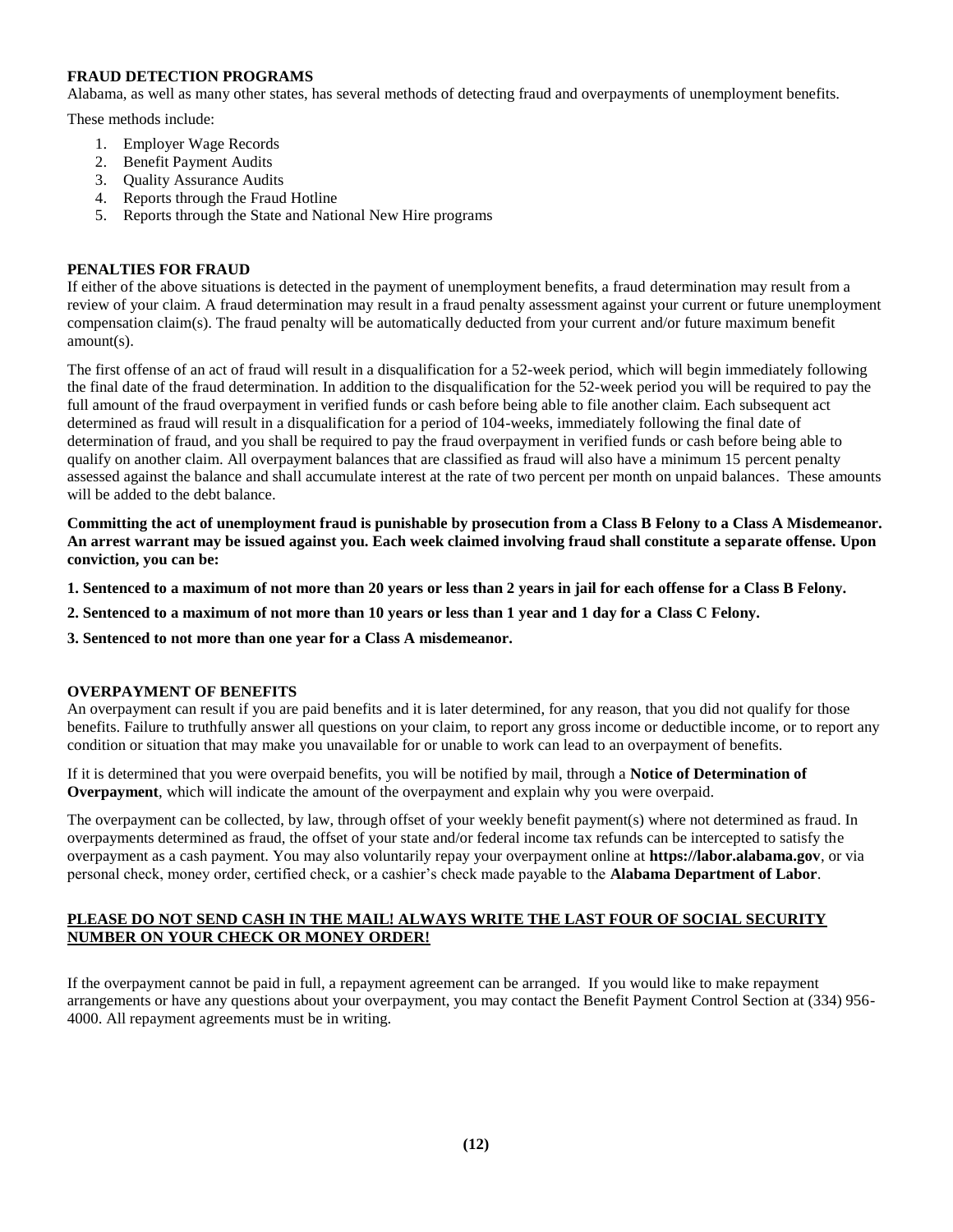Mail your payments to the following address:

Alabama Department of Labor Benefit Payment Control Section, Room 3430 649 Monroe Street Montgomery, Alabama 36131 Phone: (334) 956-4000

#### **WAIVER OF REPAYMENT OF OVERPAYMENT**

If an overpayment is no fault of yours, you may request that the repayment of your overpayment be waived by the chairperson of the Waiver Committee. Requests for waiver questionnaires are reviewed by the Waiver Committee only after all appeal rights on your overpayment(s) have become final. You may request a waiver questionnaire by contacting the:

> Alabama Department of Labor Benefit Payment Control, Room 3430 649 Monroe Street Montgomery, Alabama 36131 FAX: (334) 956-4024 or Phone: (334) 956-4000

## **PART EIGHT: APPEALS**

If you disagree with an examiner's determination, you may file an appeal to the Hearing and Appeals Division. This is your first level of administrative appeal. Appeal requests must be filed within 15 calendar days of the mailing date of the original decision or within 7 calendar days if the decision was handed to you in-person. If the last day to file falls on a weekend or a state holiday, the deadline to file an appeal will be the next business day after the weekend or holiday.

#### **Appeal requests must be made by writing to:**

Alabama Department of Labor Hearing and Appeals Division, Room 4677 649 Monroe Street Montgomery, Alabama 36131 FAX: (334) 956-5891

Your request must be signed and include your full name (printed), the last four digits of your social security number, and the reason you do not agree with the decision made on your claim. Be certain that you mail or fax your request so that it is received at the Alabama Department of Labor by the 7th day if the decision was handed to you or the 15th day if mailed.

Either party to an appeal may be represented by any competent person of their choosing including an attorney, although an attorney is not required.

*NOTE: It is important that you continue to file your weekly certifications by telephone or the Alabama Department of Labor website during the appeals process so that, if the decision is in your favor, you can be paid for eligible back weeks.*

#### **NOTICE OF HEARING**

The telephone appeal hearing will be scheduled within a short time after your request for an appeal. You will receive a *Notice of Unemployment Compensation Telephone Hearing* in the mail informing you of the date, time, the issue(s) to be discussed, and the Hearing Officer's name.

Please read carefully and follow the instructions on the notice of hearing in order to participate in the hearing. If more than one party is involved, all parties will receive a notice.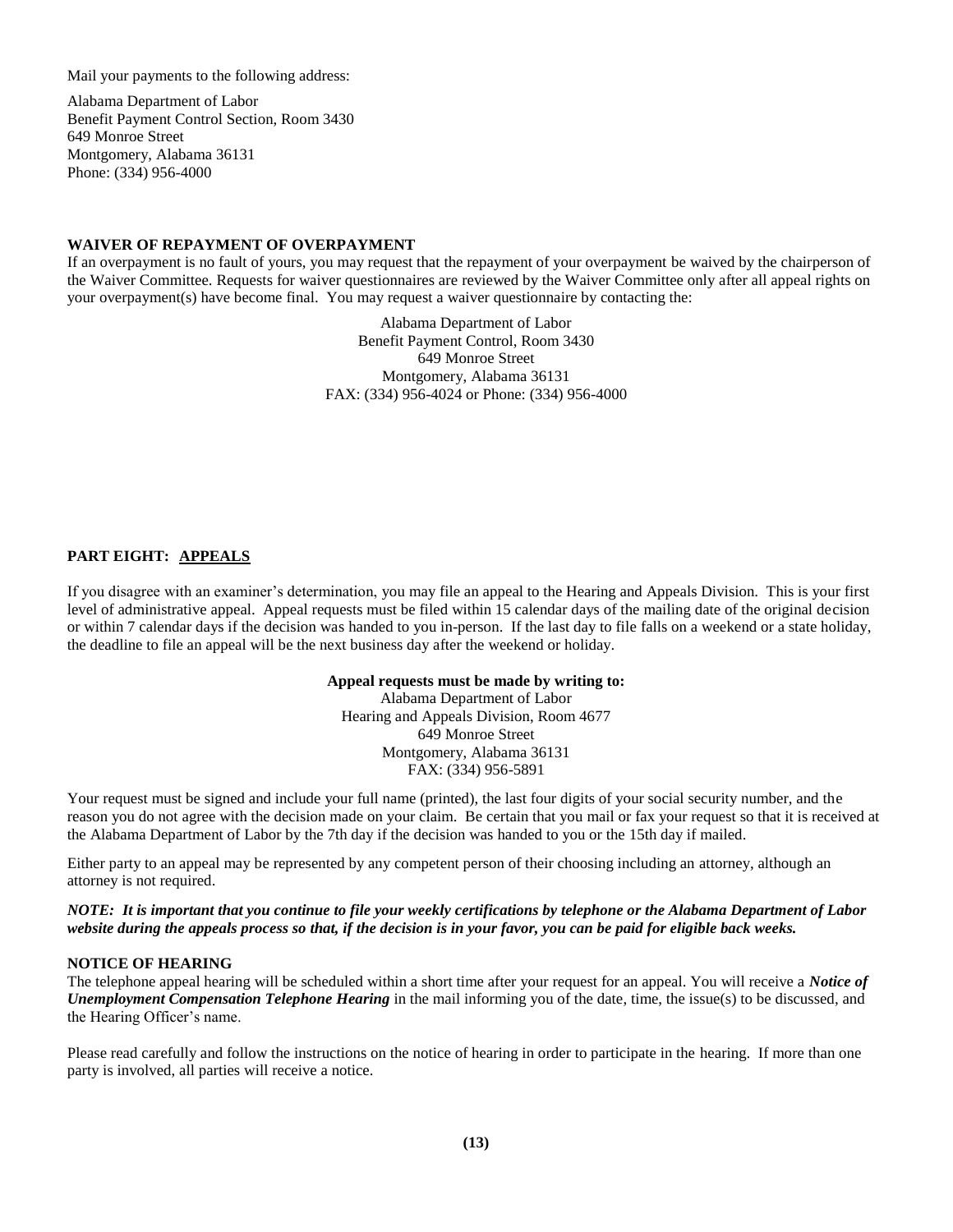### **HEARING PROCEDURE**

The Hearings Officer has sole responsibility in conducting the hearing. Hearings are recorded by the Hearings Officer. No one other than the Hearings Officer may record the hearing. An oath will be administered prior to taking testimony.

#### **EVIDENCE AND AFFIDAVITS**

If you have documents supporting your case, mail or fax such evidence to the hearing officer. Mail or fax the hearing officer only evidence that is relevant to your appeal. If you or witnesses are unable to attend the hearing, an affidavit may be submitted. The affidavit should set forth all facts in chronological order, giving dates, places, and names. Affidavits must be received by the Hearings Officer before the hearing. Such affidavits carry less weight than testimony given under oath at the hearing.

#### **ATTENDANCE OF WITNESSES AND SUBPOENAS**

You may have witnesses to participate in the hearing on your behalf. If a witness refuses to appear voluntarily, you may request that the individual be subpoenaed.

Documents may also be subpoenaed. Requests for subpoenas should be made by contacting the Hearings and Appeals Division as far in advance of the hearing as possible to allow for preparation, mailing, and delivery. You must provide the Department with the residential address of the person you wish to subpoena.

#### **THE APPEALS DECISION**

The Hearings Officer will render a written decision and mail it to all interested parties within a reasonable time after the hearing. If you have questions about the hearing or the decision, you may contact the Hearings and Appeals Division. If either party disagrees with the Hearing Officer's decision, an appeal may be filed to the Board of Appeals.

#### **THE BOARD OF APPEALS**

This is the second level of administrative appeal. The Board of Appeals is a three-member body appointed by the Governor. Hearings are only conducted in Birmingham, Tuscaloosa, Dothan, Decatur, Oxford, Mobile, and Montgomery. The Board of Appeals does not conduct hearings by telephone.

An appeal to the Board of Appeals must be received by the Board of Appeals within 15 calendar days after the mailing date of the Hearing Officer's decision. Your appeal should include your name, social security number, and the reason you disagree with the decision made on your claim.

Appeals to the Board can be made by writing to:

Alabama Department of Labor Board of Appeals Office, Room 2206 649 Monroe Street Montgomery, Alabama 36131 FAX 334-956-7494

The Board of Appeals may grant or deny your application for appeal. In order for the appeal to be granted, the request for appeal must be complete and address specific points that were not thoroughly covered in the appeal with the Hearings Officer. If your application for an appeal with the Board of Appeals is denied, you will be notified of the denial by certified mail. If your application for appeal is granted, the Board may decide the case based on the record or may schedule a hearing. You will be notified of the time and place of the hearing. The decision of the Board of Appeals becomes final 10 days after the date the decision is mailed.

#### **CIRCUIT COURT**

If either party is dissatisfied with the decision of the Board of Appeals, they may file an appeal to the circuit court in the county of the claimant's residence. If you live out of the state of Alabama, you must file your appeal to the circuit court in the Alabama County in which you last worked or resided. You have 30 days from the date the decision of the Board of Appeals becomes final to appeal to the circuit court. Appealing to the circuit court does not require the services of an attorney. Decisions of the circuit court may be appealed to the Alabama Court of Civil Appeals.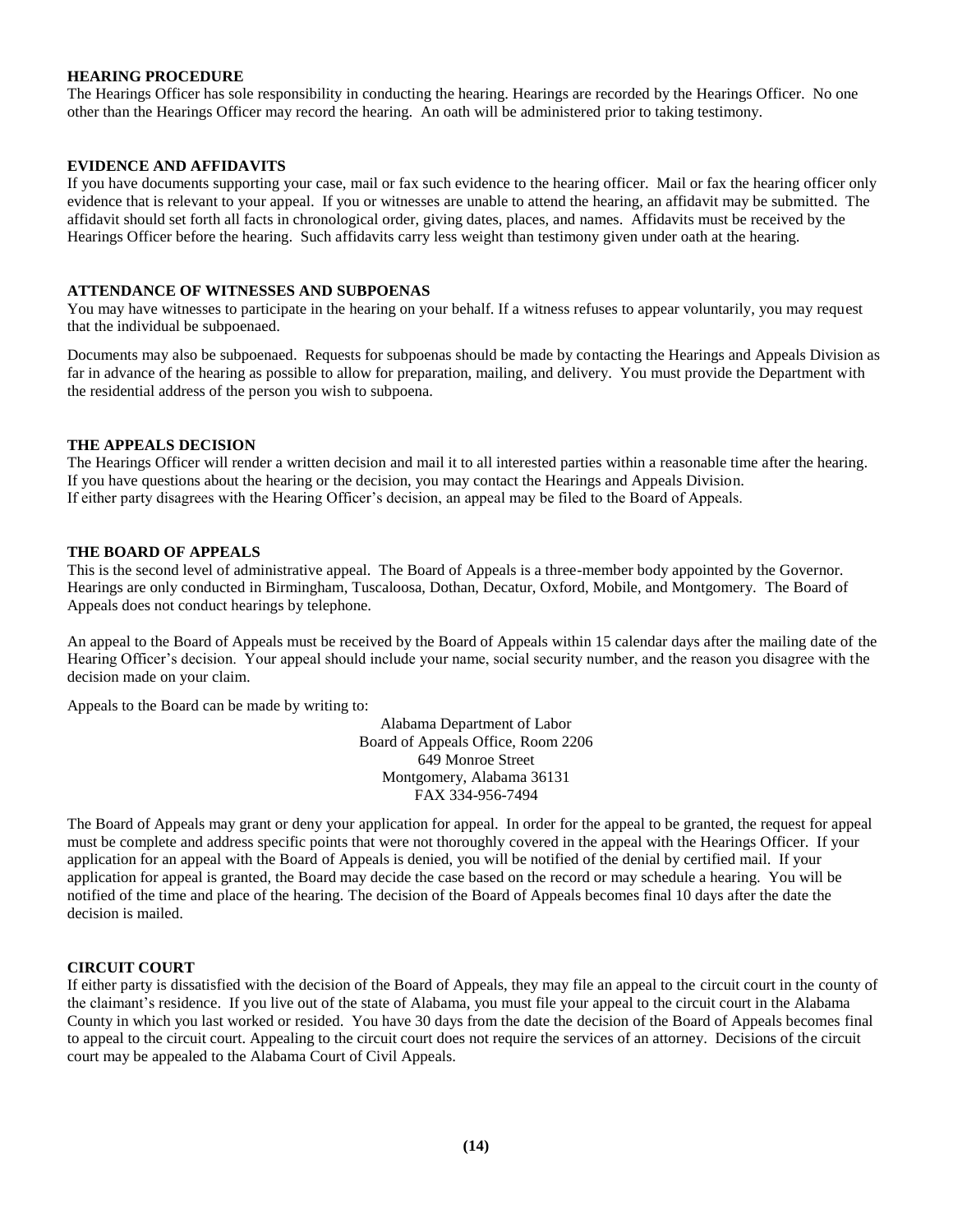## **PART NINE: EQUAL OPPORTUNITY IS THE LAW**

It is against the law for the recipient of Federal financial assistance to discriminate on the following basis:

- Against any individual in the United States, on the basis of race, color, religion, sex (includes pregnancy, child birth, and related medical conditions, sex stereotyping, transgender status, and gender identity), national origin (includes limited English proficiency), age, disability, political affiliation, or belief; or
- Against any beneficiary of, applicant to, or participant in programs financially assisted under Title I of the Workforce Innovation and Opportunity Act (WIOA), on the basis of the individual's citizenship status or participation in any WIOA Title I-financially assisted program or activity.

ADOL must not discriminate in any of the following areas:

- Deciding who will be admitted, or have access, to any WIOA Title I financially assisted program or activity;
- Providing opportunities in, or treating any person with regard to, such program or activity; or
- Making employment decisions in the administration of, or in connection with, such a program or activity.

Recipients of Federal financial assistance must take reasonable steps to ensure that communications with individuals with disabilities are as effective as communications with others. This means that, upon request at no cost to the individual, recipients are required to provide appropriate auxiliary aids and services to qualified individuals with disabilities.

## **WHAT TO DO IF YOU BELIEVE YOU HAVE EXPERIENCED DISCRIMINATION**

If you think that you have been subjected to discrimination under a WIOA Title I – financially assisted program or activity, you may file a complaint within 180 days from the date of the alleged violation with ADOL or with the Civil Rights Center (CRC).

> For Employment Service and Unemployment Insurance Programs and Activities: Tonya D. Scott Equal Employment Opportunity Manager EEO and Grievance Section Alabama Department of Labor (ADOL) 649 Monroe Street Montgomery, Alabama 36131 (334) 956-5835 Alabama Relay: 711 (TTY or Voice) or

Director Civil Rights Center (CRC) U. S. Department of Labor 200 Constitution Avenue, NW, Room N-4123 Washington, D.C. 20210 or electronically as directed on the CRC website at **www.dol.gov/crc**

If you file a complaint with ADOL, you must wait either until ADOL issues a written *Notice of Final Action*, or until 90 days have passed (whichever is sooner), before filing with the Civil Rights Center (see address above).

If ADOL does not give you a written *Notice of Final Action* within 90 days of the day on which you filed your compliant, you may file a complaint with CRC before receiving that Notice. However, you must file your CRC complaint within 30 days of the 90-day deadline (in other words, within 120 days after the day on which you filed your complaint with ADOL).

If the ADOL does give you a written *Notice of Final Action* on your complaint, but you are dissatisfied with the decision or resolution, you may file a complaint with CRC. You must file your CRC complaint within 30 days of the date on which you received the *Notice of Final Action*.

Reference: 29 CFR §38.35